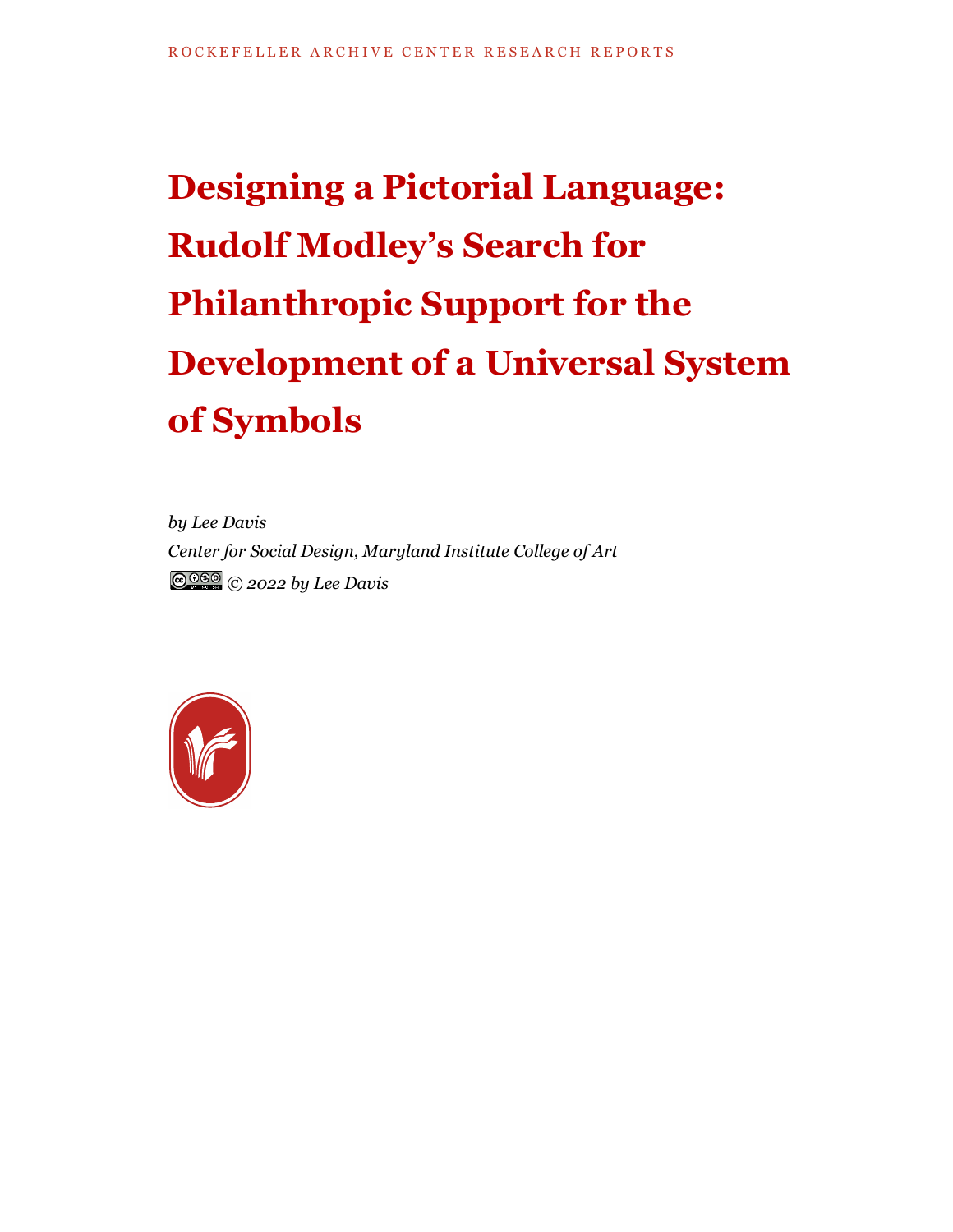## **Abstract**

In 1966, acclaimed cultural anthropologist Margaret Mead, and graphic designer Rudolf Modley established the nonprofit Glyphs, Inc., to advance the research, classification, and promotion of universal graphic symbols around the world. Creating a visual language and system of symbols, they believed, could transcend language and lead to greater international understanding and harmony. But despite their esteemed records and vast international contacts, Mead and Modley's ambitious and utopian vision was never fully realized, stalled by lack of financing, unclear and unrealistic goals, differences over philosophy and methodology, and competition and criticism from other comparable endeavors. The correspondence, memos, proposals and reports available in the Rockefeller Archive Center holdings -- notably those of the Ford Foundation (and its affiliate, the Fund for the Advancement of Education), the Rockefeller Foundation (specifically those of the Rockefeller-funded General Education Board), and the Russell Sage Foundation -- provide rich insight into the journey and obstacles faced by Rudolf Modley in raising philanthropic support for his ambitious vision in the decades leading up to the formation of Glyphs, Inc. They shed light on the competing effort of renowned industrial designer Henry Dreyfuss to create an international dictionary of symbols, their differing methods and approach, and their lack of familiarity as designers with the nuances of raising philanthropic funds for their ambitious endeavor. Both Modley and Dreyfuss would go on to publish seminal books on graphic and pictorial symbols in the 1970s, but their tireless efforts to garner support from philanthropic foundations were fraught with false starts and disappointments.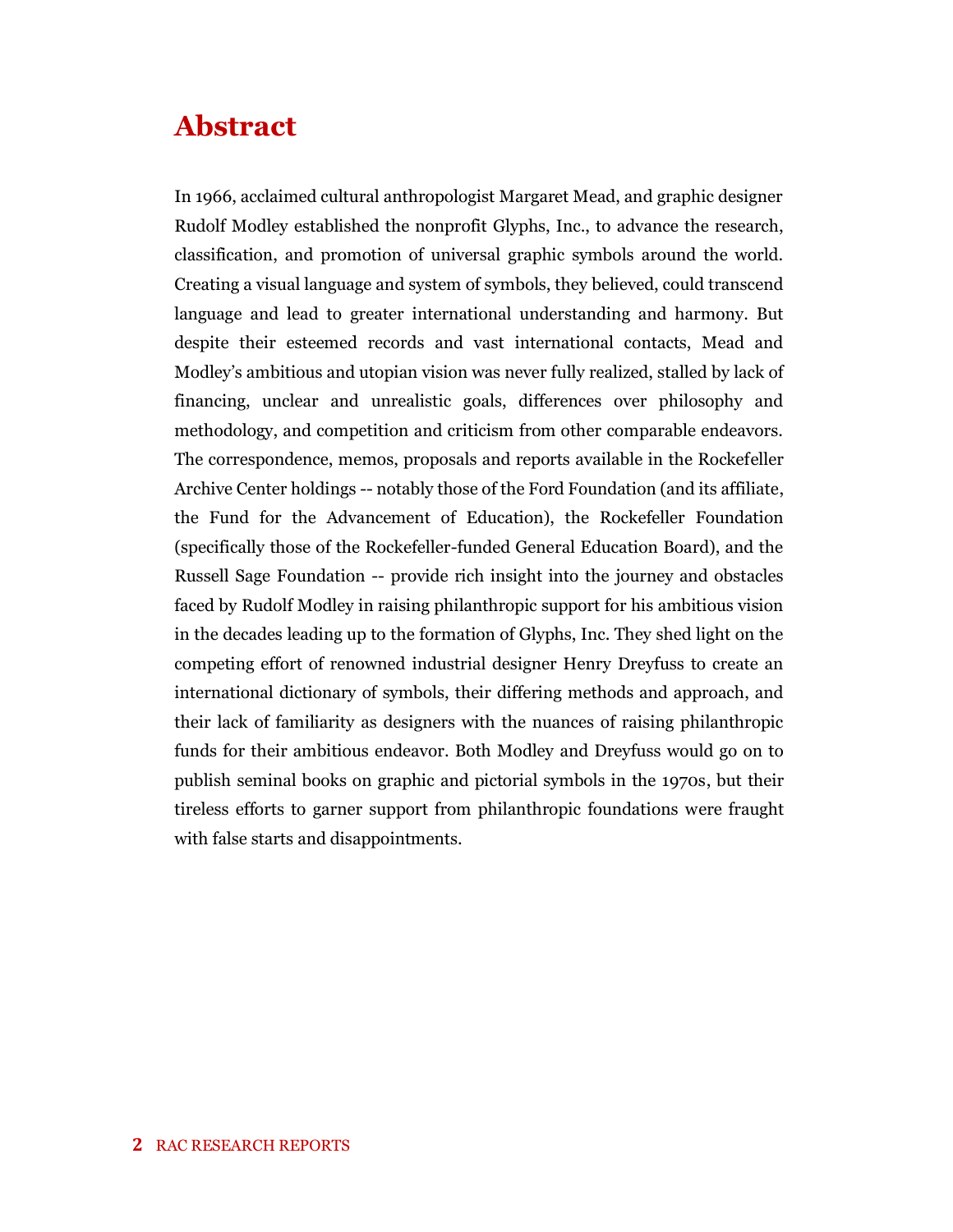#### **Introduction**

The pioneering collaboration over fifty years ago between acclaimed cultural anthropologist Margaret Mead, and graphic designer Rudolf Modley represents an historic milestone in social design history. But little has been written about Mead and Modley's collaboration in the mid-1960s and early 1970s to create a visual language and system of symbols that, they believed, could transcend language and lead to greater international understanding and harmony. As they wrote in their joint article "Communication among All People, Everywhere" in the August-September 1968 issue of *Natural History* (the journal of the American Museum of Natural History), a visual, universal language "would remove the dangers symbolized by the story of the Tower of Babel" and enable understanding among the people of the earth who speak some 2,000 different languages. They called the signs of this visual language "glyphs." And in 1966, Mead and Modley established a nonprofit organization by that same name, Glyphs, Inc., to advance the research, classification, and promotion of universal symbols around the world.

Mead is perhaps the most recognized anthropologist in the United States. She is best known for her studies of the non-literate peoples of Oceania. She was a vocal advocate for civil rights, nuclear non-proliferation, and international peace and understanding. Her deep curiosity about the cultures and complexities of people led to pioneering collaborations with colleagues in many other disciplines. Having studied multiple languages around the world, Mead recognized the difficulties of communication among and between peoples of different cultures and nations. She had a deep appreciation of design, seeing it (and particularly visual communications and symbols) as a means of enabling greater understanding beyond the written word.

Mead connected with a kindred soul in Austrian-born Rudolf Modley, a protégé of renowned Viennese political economist and sociologist Dr. Otto Neurath. Neurath was the founder of the ISOTYPE (International System of Typographic Picture Education), a movement of designers, social scientists, economists, and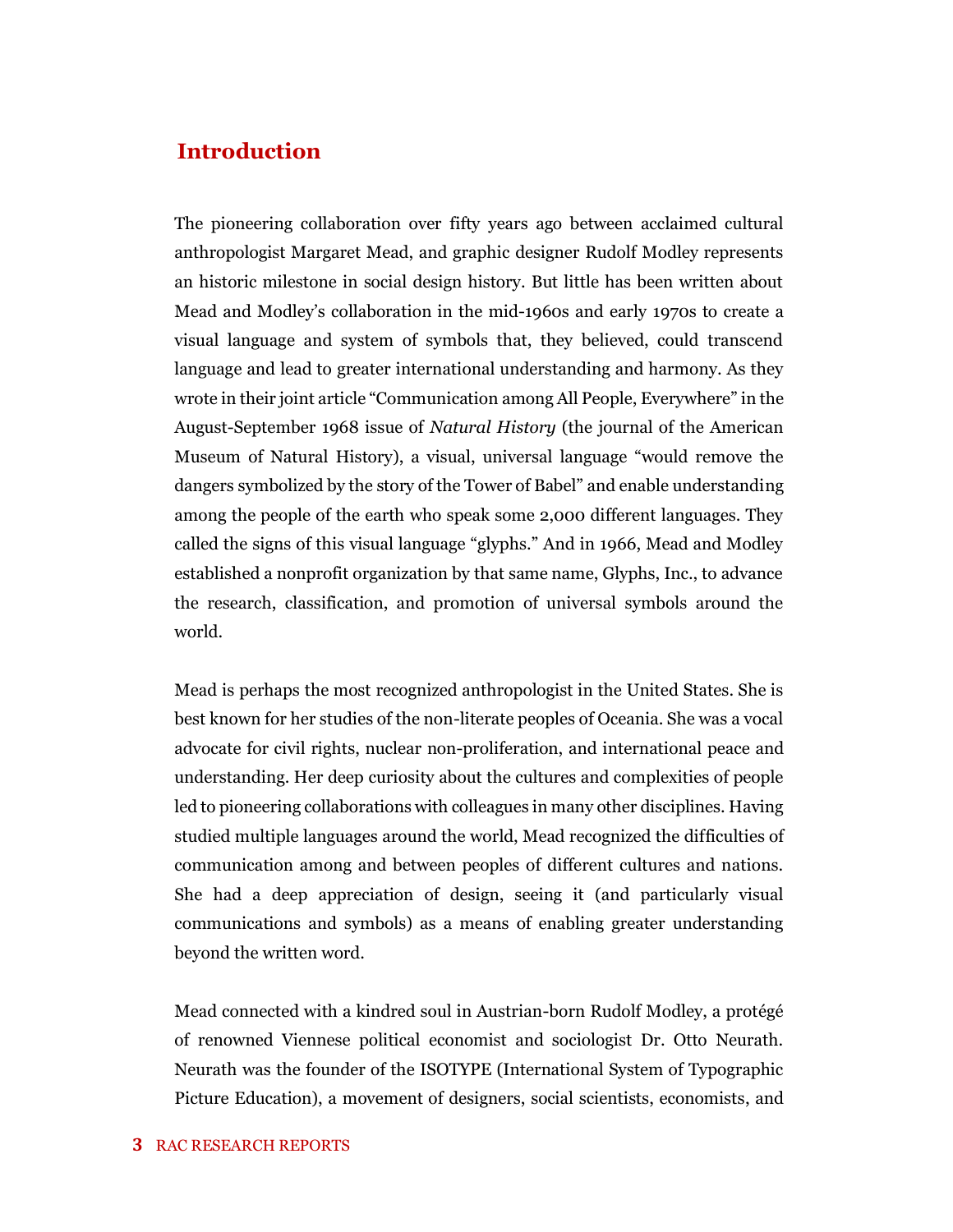political scientists in the inter-war period who devised a pioneering method of showing important public information in pictorial form. Modley had worked during his high school and university years for Dr. Neurath at the Gesellschafts und Wirtschaftsmuseum (Museum of Society and Economy) in Vienna before emigrating to the United States in 1930 and receiving permanent residency in 1932. Much of Modley's work after emigrating to the United States focused on importing Neurath's philosophy and process: first as the US Field Secretary for the Organizing Committee of the Institute for Visual Education (directed by Dr. Neurath from The Hague); and later, in 1934, as executive director and secretary of Pictorial Statistics, Inc. in New York, through which he consulted with industry and other educational, news, and public agencies to illustrate data utilizing the Neurath process and methodology.

It is not entirely clear through whom, where, or exactly when Mead and Modley first met but their high profiles and overlapping interests presented multiple opportunities, and their distinct skill sets and training made for an attractive and strategic partnership toward their common purpose. But despite their vast international contacts and high profiles, Mead and Modley's ambitious vision was never fully realized, stalled by lack of financing, unclear and unrealistic goals, differences over philosophy and methodology, and competition and criticism from other comparable endeavors. While the author has pieced together much of the story of Glyphs, Inc. from the perspective of Mead (primarily through correspondence and documents found in the vast holdings of the Margaret Mead Papers of the Library of Congress), little is known about the journey leading up to the formation of Glyphs, Inc. from Modley's perspective.

The holdings of the Rockefeller Archive Center (RAC) provided unique insight into the evolution of Modley's work and thinking around pictorial visualization and symbols from the time of his emigration to the United States in 1930-32 until founding Glyphs, Inc. with Mead in 1966. Most especially, the RAC holdings of the Ford Foundation (and its affiliate, the Fund for the Advancement of Education), the Rockefeller Foundation (specifically those of the General Education Board), and the Russell Sage Foundation, each provided chronological details of Modley's tireless (and largely unsuccessful) efforts to leverage the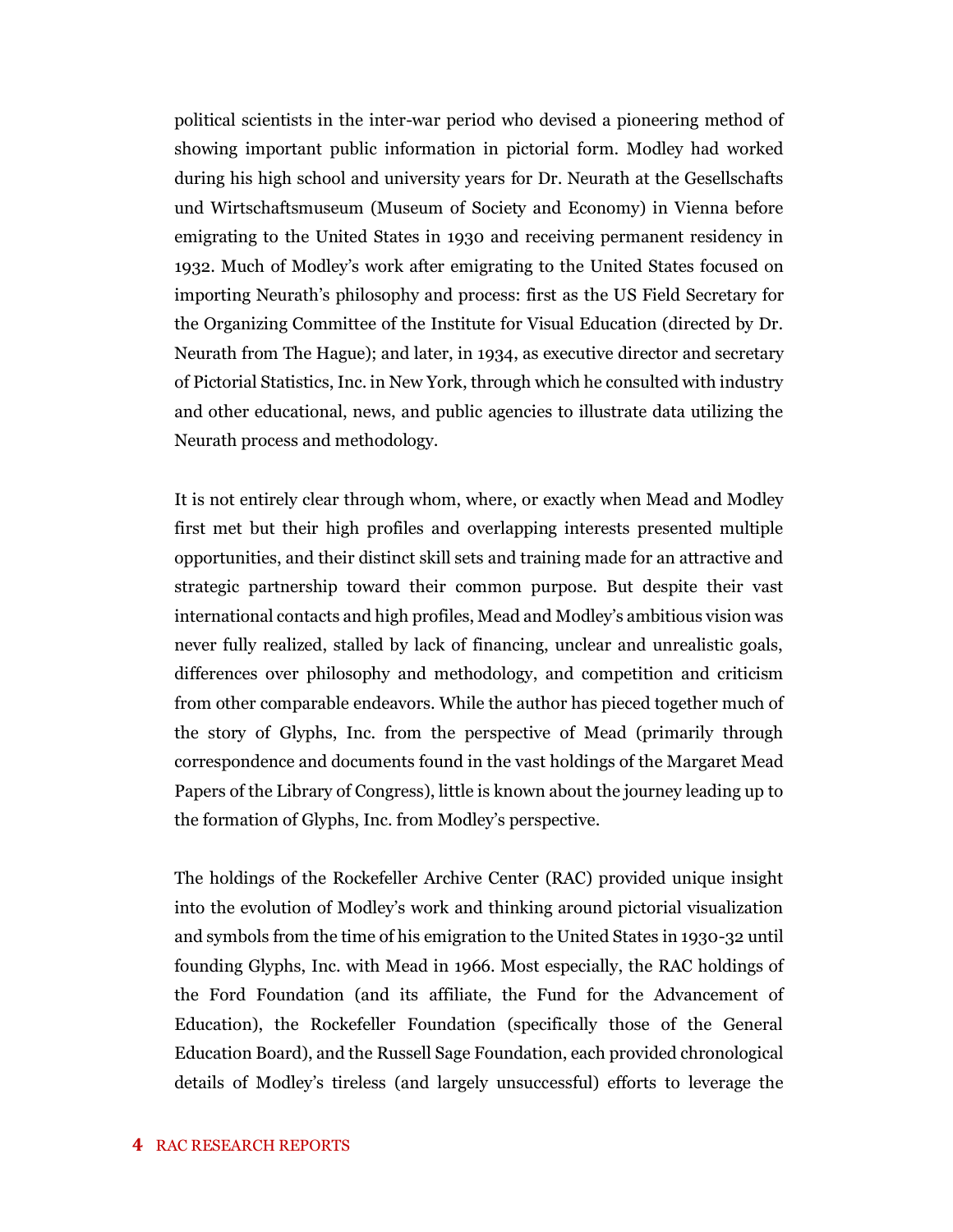philanthropic funding support he so desperately needed to demonstrate the potential (and test the effectiveness) of pictorial visualizations and symbols. Modley's story intersects directly with that of renowned industrial designer Henry Dreyfuss, whose parallel effort to establish an international "dictionary of symbols" both competed with and complemented that of Modley. The correspondence, memos, proposals, and reports available in the RAC holdings provided rich insight into the real obstacles faced by both Modley and Dreyfuss, their sometimes conflicting relationship and competing efforts, their differing methods and approach, and their lack of familiarity as designers with the nuances of raising philanthropic funds.

#### **Russell Sage Foundation (1933-1936)<sup>1</sup>**

Rudolf Modley's attempts to garner support from philanthropic foundations in the United States to advance his work around pictorial statistics and symbols goes back as far as 1933, just a year after receiving his residency in the USA, with his outreach to the Russell Sage Foundation (RSF). In 1934, Modley incorporated Pictorial Statistics, Inc. to, in his words, "adapt a rigid European system of standardized symbols to the varied needs of American clients." Modley served as executive director and secretary, with a board of directors of twelve others, including Evans Clark, CEO of the Twentieth Century Fund, as chairman. Pictorial Statistics, Inc. was established as a nonprofit, membership corporation, operating on a fee-for-service basis and "without any financial subsidies." In a 1937 letter, Clark noted that "It is a tribute both to the work of Pictorial Statistics and to the vision of its clients that so valuable an educational organization is completely selfsupporting." Pictorial Statistics was already providing consulting services to a variety of media, publishing, nonprofit, business, and government clients. A 1937 brochure included a list of nearly forty clients ranging from the American Petroleum Institute, Fortune, Harcourt Brace Publishers, Milk Research Council, the New York Times, Progressive Education Association (PEA), Survey Graphic, Time, Twentieth Century Fund, and the United States Departments of Agriculture, Education, Interior, Social Security, among others.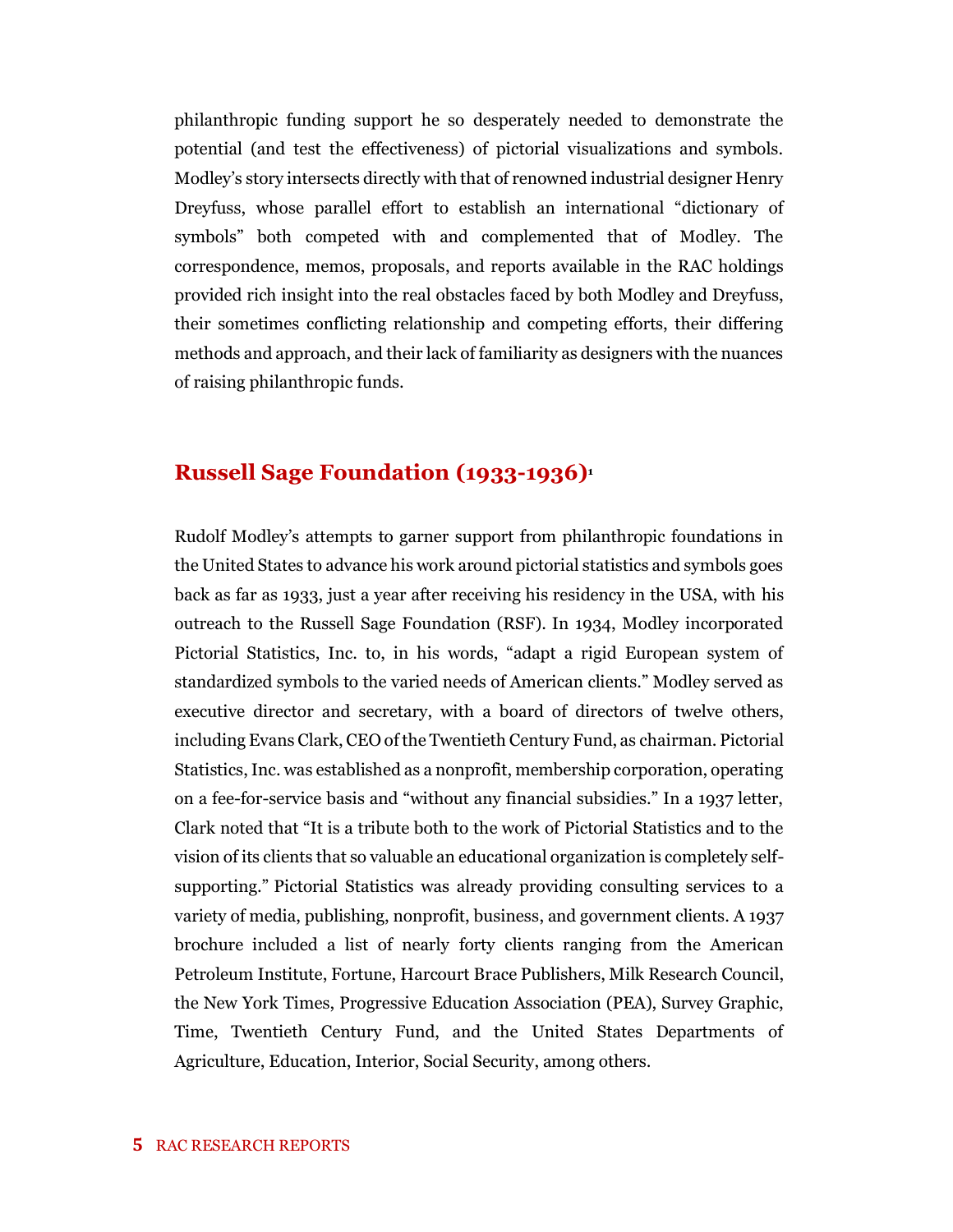Despite his seemingly impressive list of paying clients, Modley actively sought philanthropic funds for Pictorial Statistics, Inc. to develop and test pictorial graphics for education. In the early/mid 1930s, Modley specifically requested funds from the Russell Sage Foundation to import the ideas and methods of the ISOTYPE movement to the United States through the establishment of a USbased workshop under the direction of Dr. Neurath. Modley's primary advocate and ally at the RSF was Mary van Kleeck, director of the Department of Industrial Studies (and also, not coincidentally, the vice president for the USA of the International Foundation for Visual Education (IFVE) of which Dr. Neurath was the director and Modley was a US field representative). On May 27, 1933, van Kleeck also wrote to Shelby Harrison, general director of the RSF, regarding cooperation with the IFVE and Dr. Neurath: "As you will note, we are co-operating by giving desk space to Dr. Rudolf Modley in Room 600 [in the offices of the Russell Sage Foundation at 130 East 22nd Street] and by providing a small amount of clerical assistance." The intent, as described in an IFVE brochure, was to "promote an interest in and the use of the Neurath method in the United States." The IFVE also proposed to establish a non-profit, self-supporting workshop, run by a staff of statisticians and artists specially trained by, and working under the supervision of, Dr. Neurath, to produce (at cost) "charts, exhibits and other material by this method for all agencies and individuals in need of them." Van Kleeck further explained to Harrison: "I am very much hoping that Dr. Modley is going to interest enough organizations to give us some assurance that a workshop here would have orders, tending to make it self-supporting." In a letter to Harrison, dated June 28, 1933, Modley himself also included a pamphlet of the newly-incorporated Pictorial Statistics, Inc., outlining the concept of the workshop.

In her notes to files at the RSF, van Kleeck outlined, in great detail, her meetings regarding the strategy for the workshop, including (unsuccessful) attempts to attract funds from the Carnegie Corporation. In a memo dated September 1934, van Kleeck described her deliberations with Dr. Frederick Keppel, president of the Carnegie Corporation, who had for a long time been interested in Dr. Neurath's work and had tried, unsuccessfully, to convince his trustees to appropriate money for a traveling exhibit of Neurath's work to be shown in US museums. Van Kleeck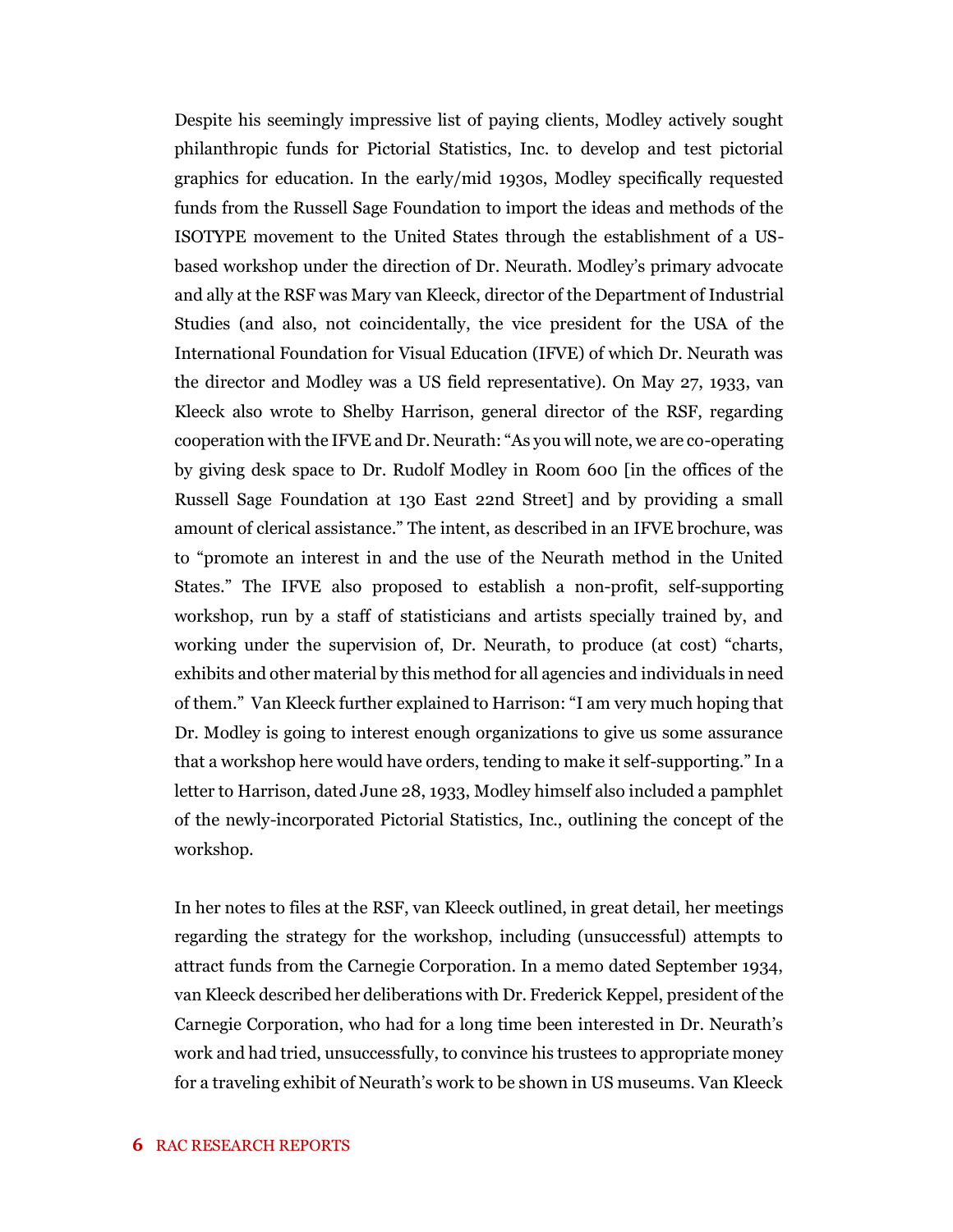recounted a conversation with Keppel: "He quoted a former professor of his at Columbia University who said that if one digs a well one must go deep enough to strike water. This applies to the initiation of projects by foundations which can only yield their best results if continued." Keppel explained to van Kleeck the hesitancy of the Carnegie trustees to support Neurath's workshop and that if the RSF could take "some favorable action in this matter" it would go a long way with the Carnegie Corporation. Van Kleeck's internal memo described their discussion in further detail:

Dr. Keppel said that if the Russell Sage Foundation were to endorse Dr. Neurath's work, even though the RSF might not contribute any money, this would go a long way in helping to get such a plan established. He cited the comment of Russell Leffingwell, a trustee of the Carnegie Corporation, (a partner in the firm of J.P. Morgan & Company), that in the making of appropriations by the foundation one had nothing corresponding with an evaluation of security in the financial world. The only guide would be whether or not the group responsible had a reputation to lose. If the RSF were willing to risk its reputation for sound work by utilization of Dr. Neurath's graphic methods for presentation of its own material, that would correspond to the security desired by Mr. Leffingwell in deciding upon an appropriation.

Van Kleeck clearly heeded Keppel's advice, committing funds from her Russell Sage Foundation budget to purchase and display posters of Neurath's work in the RSF offices in New York, commissioning visualizations of economic and social data of relevance to RSF programs, and partially funding an extended visit and speaking tour of Neurath to the United States. By the sheer extent of correspondence on the topic, van Kleeck was clearly professionally convinced of the value and potential of Neurath and Modley's work. But she was also personally committed, as RSF memos indicate, as she also used her own vacation time to travel to the Netherlands to visit and consult with Dr. Neurath. Between July 1933 and September 1935, there was a flurry of correspondence from van Kleeck to RSF leadership advocating for financial support of Neurath in the form of a monthly honorarium and/or monthly commissions of graphic charts visualizing data and information of relevance to the Foundation. "Because the continuance of Dr. Neurath's workshop at The Hague is in jeopardy." In October 1934, van Kleeck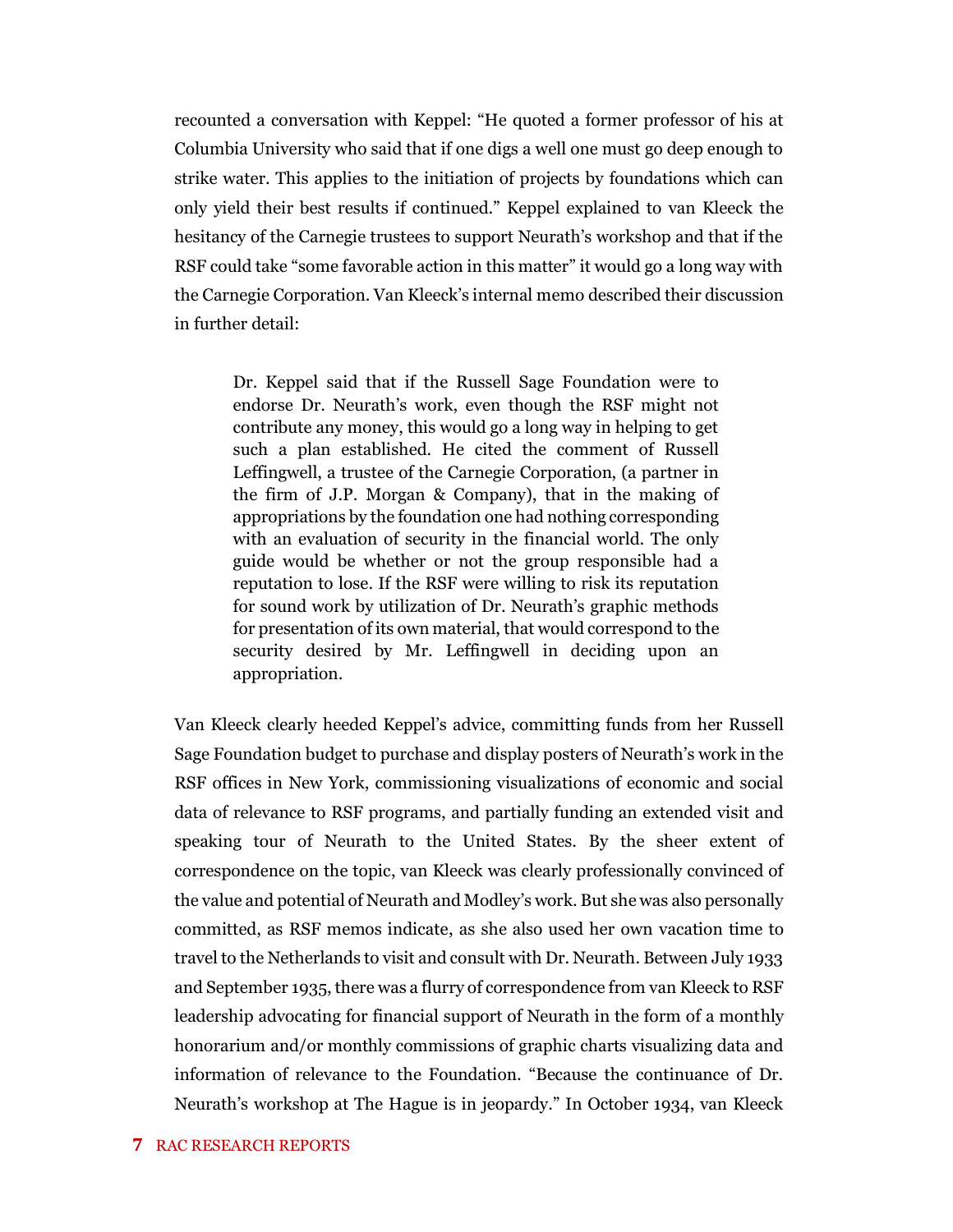allocated \$500 (equal to approximately \$10,000 today) from her Department of Industrial Studies budget to purchase a series of charts on employment and earnings in the United States from Dr. Neurath. The purchase was approved by Harrison in a response dated October 16, 1934. The purchase represented a desperate attempt by van Kleeck to get funding to Neurath:

There is a very grave emergency," she wrote. "May I make clear that, though there is urgency, this would not be the primary reason for our undertaking the work. The primary reason is the present urgent need for reaching a much wider public with the results of social and economic research, and the Foundation which has pioneered in visual education might well write a new chapter in its work in that field by some such addition to its work of publication and distribution of books.

Modley was simultaneously working to cultivate colleagues within the Russell Sage Foundation, distributing samples of Neurath's methods applied to visualize important social and economic data. On March 9, 1936, Modley wrote to Dr. Stacey May, assistant director for social sciences at the RSF, seeking \$500 to cover costs of inviting "foremost representative of graphic presentation, Dr. Otto Neurath" for a 2-3 month visit to the United States starting in September 1936. On March 13, 1936, van Kleeck wrote to Harrison in support of Modley's appeal: "I would favor a contribution from the Russell Sage Foundation toward Dr. Neurath's visit … to bring about a cooperative relationship which will make available the high standard of graphic material for use in presentation of social and economic studies here." On March 18, 1936, Harrison forwarded a check from the RSF for \$25.00 (equal to approximately \$500 today) "as a contribution toward the expenses incident to the visit of Dr. Otto Neurath … and in the interest of a greater public appreciation of high standards of statistical presentation." Modley had also secured funds from other organizations, among them the National Tuberculosis Association that, according to a July 21, 1936 letter from van Kleeck to RSF Director John M. Glenn, had "set aside \$1,000 (equal to approximately \$20,000 today) in its budget this year to bring Dr. Neurath here and to obtain his services as consultant and as a producer of materials for their educational purposes."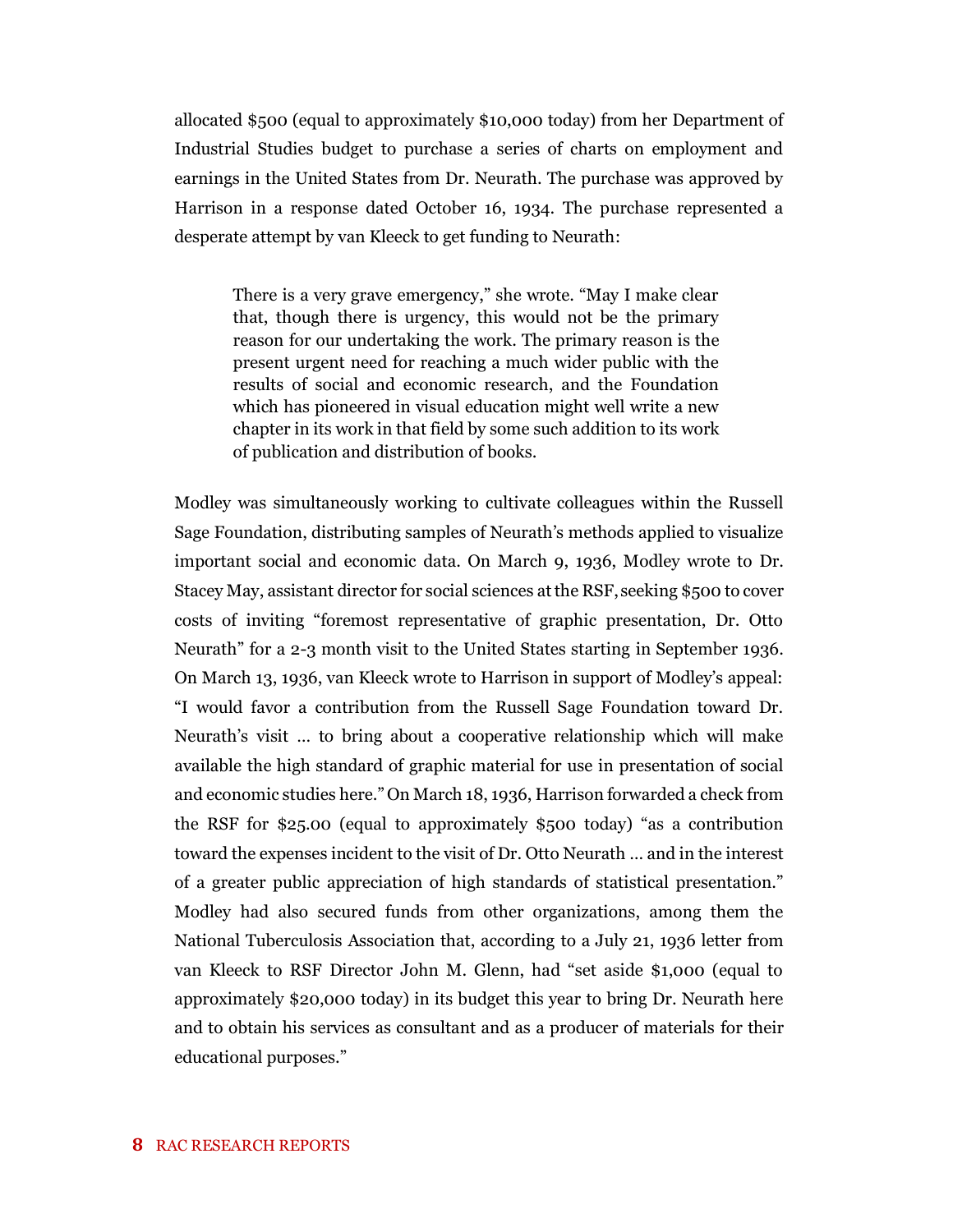In van Kleeck's July 21, 1936 letter to Glenn, she also appealed for his help in reaching out to the committee constituting the Board of Design for the 1939 World's Fair in New York to engage Neurath in the design of the epic exhibition. Van Kleeck argued convincingly that the Fair was intended to "look toward the future rather than toward the past, emphasizing at all points the general social welfare" and that Dr. Neurath's expertise in graphic presentation and museum design was "just the skill needed for the World's Fair, since it is not merely the visualization of details, but the plan as a whole, which is important." Moreover, she argued Dr. Neurath's work in the social sciences qualified him to design the exhibit in such a way as to "bring out the social aspects." On that same day, Glenn wrote to George McAneny, a member of the World's Fair committee, advocating for Dr. Neurath:

You have probably had...some information about Dr. Neurath with a suggestion that he might be called on in connection with the layout and design of the New York World's Fair. I am writing this to say that I have known about Dr. Neurath's work in preparing charts explanatory of social conditions. We in the [Russell] Sage Foundation have been much interested in his work and think it of exceptional value not only as a matter of charting but as a matter of clear representation of statistics in such a way as to show what they mean by way of the presentation of social conditions and social needs … The special value that Dr. Neurath would have for the World's Fair is his knowledge of social conditions and social problems derived from first hand study.

Pictorial Statistics, Inc. ultimately did produce a publication entitled "Now It Can Be Shown: Fact Pictures for Exhibitors" as suggestions to exhibitors at the New York World's Fair 1939 and recommended to the management of the World's Fair. In a December 11, 1936, letter to Modley, Robert D. Kohn, chairman of the Board of Design for the Fair, wrote: "I may say that I was very favorably impressed by your demonstration and have recommended the system to the attention of the Exhibits Division of the Fair."

An April 5, 1937, letter from Dr. Neurath to Shelby Harrison of the RSF graciously expressed sincere thanks "for the kind hospitality which you and the Russell Sage Foundation offered to me and my Institute during my stay in the United States."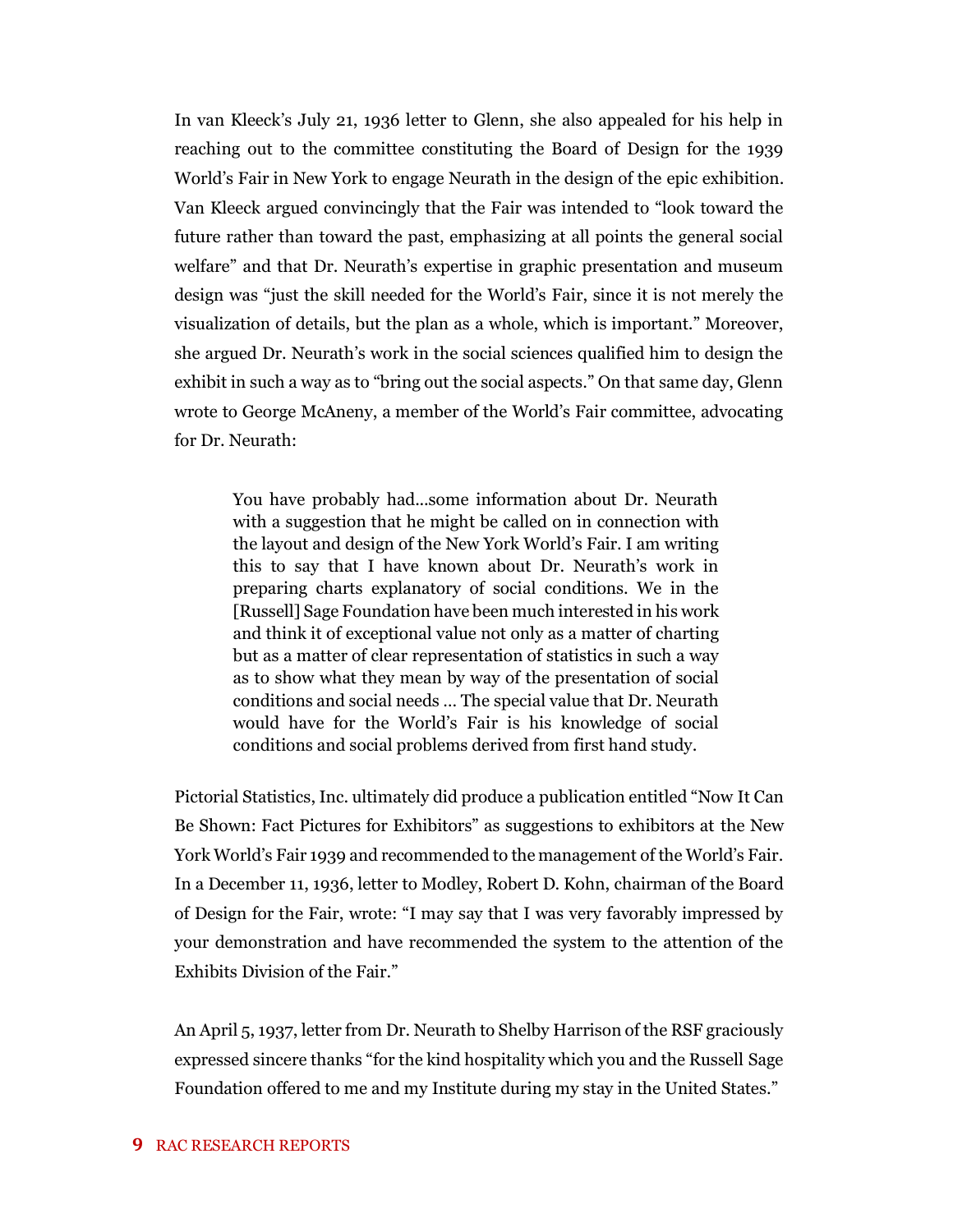### **General Education Board (1935-1937)<sup>2</sup>**

The General Education Board (GEB) was a nonprofit, philanthropic organization established in 1903 by John D. Rockefeller to support aid to higher education and medical schools in the United States, to raise educational standards and widen educational opportunities and to modernize farming practices, especially in rural South. The GEB ceased operating as a separate entity in 1960, when its programs were subsumed into the Rockefeller Foundation.

Rudolf Modley's inroads into the use of pictorial graphics in education attracted the attention of the General Education Board in the mid-1930s. The GEB and other foundations were increasingly interested in "visual education" overall, particularly in utilizing the emerging technologies of film to extend educational access and opportunities. Correspondence between Modley and the team of the GEB began as early as 1935. An internal GEB interview memo dated April 2, 1935, written by "L.K.H." and circulated to ten GEB staff members, shared details of a call from Modley, noting that Modley "has been in the country for the past few years earning his living by doing commercial jobs but trying so far as possible to develop the use of graphic methods in research and educational programs." Modley had called to introduce his work through Pictorial Statistics, Inc., and to inquire about potential GEB support for three proposed projects:

- a pictorial-graphic history of the United States;
- a systematic testing of the advantages and limitations of the use of graphic representations for different age levels in both secondary and adult education;
- organization of a systemic program for the use of graphic representation in education.

The memo's (unidentified) author reflected positively on the conversation and proposal: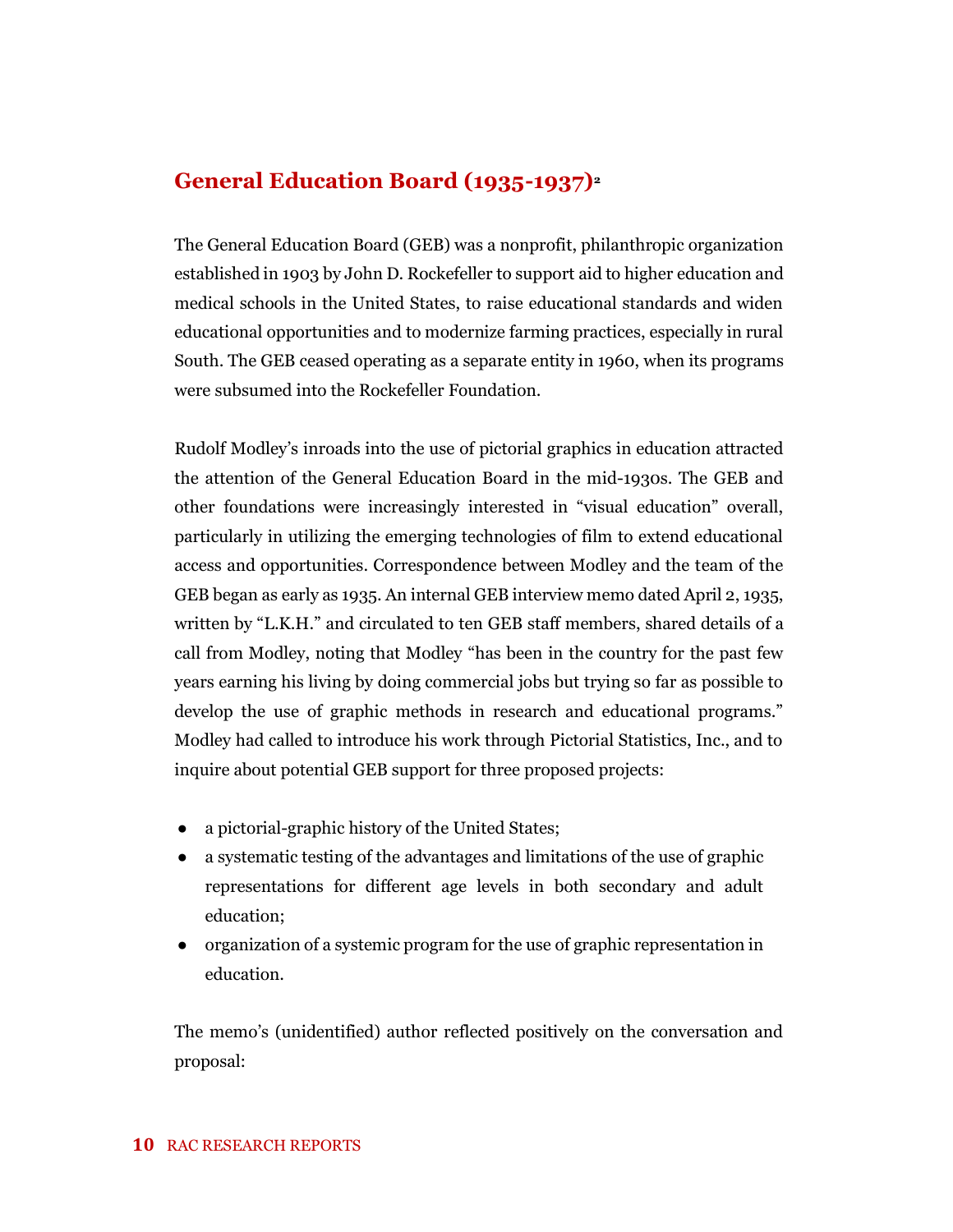To the writer, these ingenious methods of graphic representation which Neurath developed and which have been improved by Modley offer an exceedingly interesting possibility for use in secondary education and adult education. These methods would make it possible to convey ideas and conceptions that would ordinarily be difficult, if not impossible, of acceptance by large sections of the population who cannot comprehend either statistical tables or involved textual explanations. In this respect graphic representation offers a procedure intermediary between evidential material and esthetic experiences and for that reason is peculiarly appropriate for many aspects of the social studies.

On January 26, 1937, Modley sent to GEB his "Proposal of a Graphic Center for Educational Purposes," outlining a strategy and request for funds to supply pictograph charts and maps "for the teaching of the Social Sciences in cooperation with other agencies working in the field." The proposal included plans to supply products and services to schools, camps, adult education groups, magazines, authors of textbooks, and events/exhibits. Modley's budget request totaled \$55,000 per year (equivalent to roughly \$1m today), including \$34,000 for staff and operating expenses, \$8,000 for a travelling exhibit, and \$13,000 for testing. Modley's strategy involved offering these products and services "at the lowest price" with the intention of making the nonprofit Pictorial Statistics, Inc. "self supporting after two years of existence." The proposal indicated that all income from the sale of charts or services was "to be set up as a reserve for the selfsupporting organization."

Modley's primary contact at the GEB was John Marshall, assistant director for the humanities at the Rockefeller Foundation, and an officer of the GEB. Following a conversation between Modley and Marshall, an internal GEB memo dated February 1, 1937 indicates "little possibility of a request for this purpose being considered" and that "experience so far suggests that its effectiveness varies to a considerable extent with the age of students and with the type of material dealt with." But on February 3, Marshall wrote to Modley indicating that "we need to undertake some further consideration of the whole area of visual aids in education before attempting to give you an answer to the equations you raised as to the possibility of obtaining support for studying the effectiveness of the methods your organization is utilizing." On that same day, Marshall wrote to George Zook,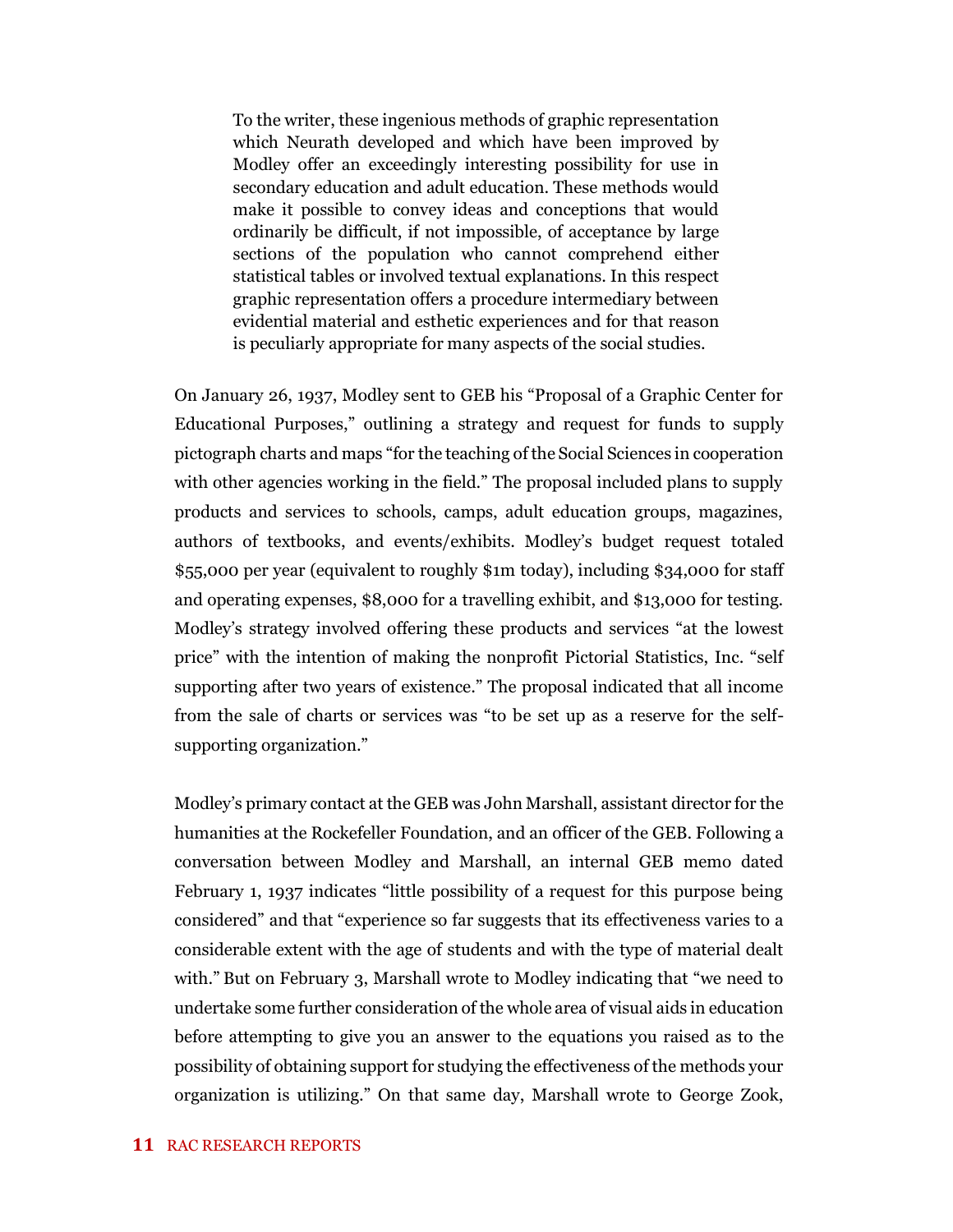director of the American Council on Education, requesting a meeting "to talk with me about the Council's interests in visual aids to education apart from motion pictures." An internal GEB memo from Marshall, dated February 11th expressed interest from Zook, in exploring graphic representation within the broader field of visual education.

Later that month, on February 25, 1937, Evans Clark, chair of the board of directors of Pictorial Statistics, Inc., and executive director of the influential Twentieth Century Fund, wrote to W.W. Brierley, secretary of GEB, in which he noted the "rapid strides" and potential of graphic representation and the successes of Pictorial Statistics, Inc.:

[Pictorial Statistics, Inc.] is a nonprofit, membership corporation, operating on a strictly cost basis and without any financial subsidies. It is a tribute both to the work of Pictorial Statistics and to the vision of its clients that so valuable an educational organization is completely self-supporting. We suggest that, in planning exhibitions, books, museums, and reports, Pictorial Statistics, Inc. is the logical organization for you to consult and to use.

Over a year later, on February 24, 1938, Modley wrote to Marshall: "It is now over a year since I have proposed to the General Education Board the establishment of a graphic center for educational purposes. I wonder if you have given this matter any further attention." Modley noted that "we have gone ahead" and were providing schools with pictorial education supplies but that he was "still unable to finance testing of the effectiveness of our materials." Modley also forwarded copies of Pictorial Statistics, Inc. publications "Instructions for Chartmakers," "Pictorial Charts and Maps," and "Now It Can Be Shown: Fact Pictures for Exhibitors."

Correspondence in March 1938 between Modley and Marshall focused on questions of testing of the effectiveness of pictorial graphics among various age groups in aiding reading, counting, and interpretation of facts. In a March 25, 1938, letter to Modley, Marshall noted that after discussion among GEB colleagues there was consensus that testing should be undertaken by an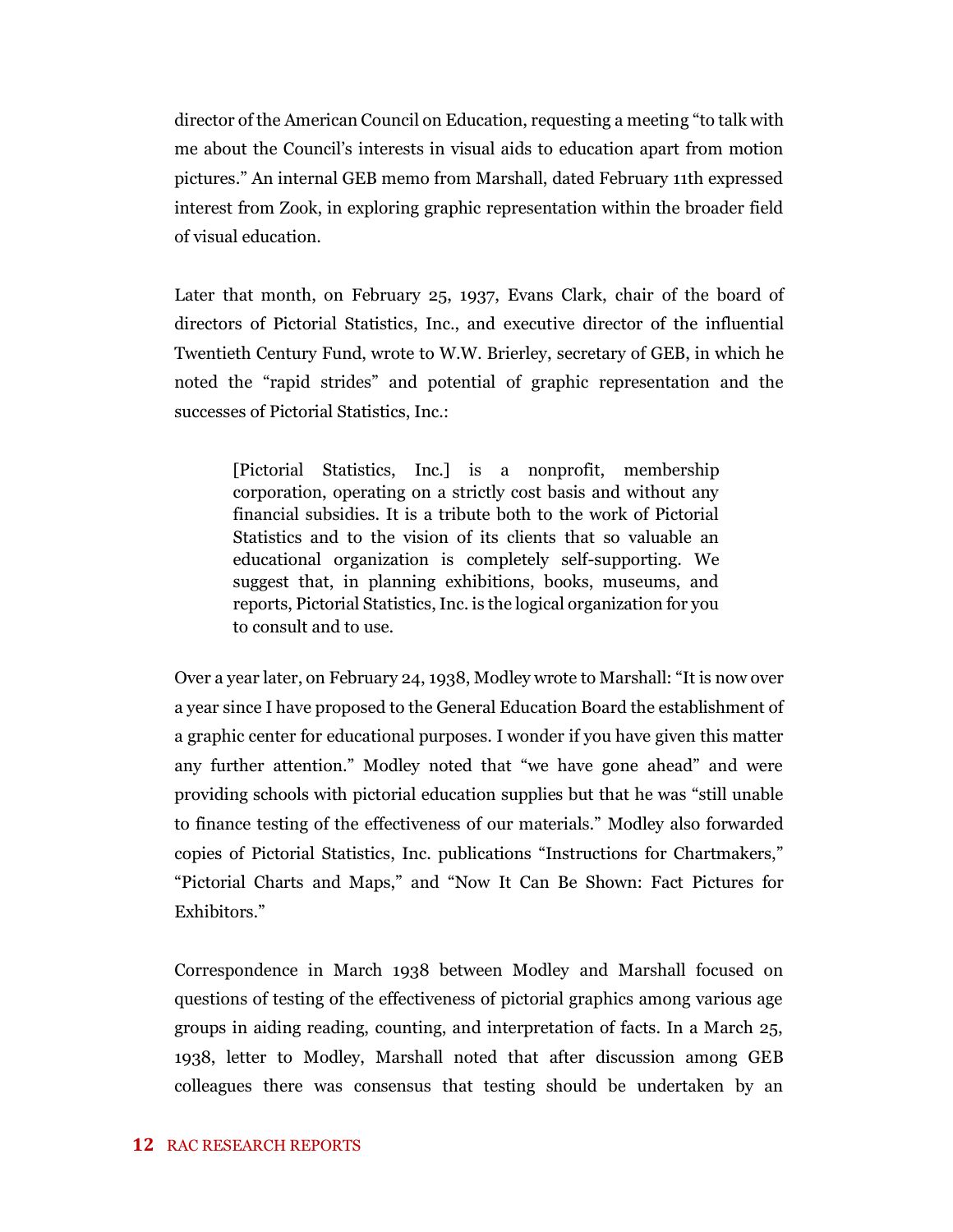independent entity: "...we have come to feel that if a study of this kind is to be undertaken, it should be by some organization that is not to be concerned with the production of materials of this kind."

## **Ford Foundation and the Fund for the Advancement of Education (1956-1970)<sup>3</sup>**

Especially illuminating in documenting the fundraising efforts of Modley are the many correspondences in the RAC holdings of the Ford Foundation and the Fund for the Advancement of Education (TFAE) archives. TFAE was established in 1951 and funded by the Ford Foundation to support new and experimental programs at all levels of formal education. The flurry of correspondence between TFAE's director, Dr. Alvin Eurich and Modley, beginning in 1956, demonstrate an intensive (albeit largely unsuccessful) campaign to leverage funds from the Ford Foundation and TFAE in support of Modley's efforts to research, categorize and promote a universal system of symbols. The trail began with an April 24, 1956 meeting between Modley and renowned industrial designer Henry Dreyfuss who agreed upon the need for a comprehensive study of the use of signs and symbols in modern communications. Modley drafted a proposal for the study and shared this with Dreyfuss in early May 1956. Soon thereafter, Dreyfuss discussed the proposal with Eurich and United Nations Under-Secretary-General Ralph Bunche on May 17, 1956. Modley met with Eurich again on June 18 in New York, at which time Eurich suggested the proposal be simplified to include a preparatory survey to evaluate the feasibility, cost, and curation of the symbols project. The outcome of these initial conversations was a narrowed proposal prepared by Modley entitled "Preparatory Survey for a Study on Communications through Symbols,"<sup>4</sup> dated July 7, 1956, "out of which would come a recommendation to proceed or abandon the larger scale project."

On July 16, 1956, Dreyfuss wrote to Eurich acknowledging receipt of a copy of the preparatory survey proposal but questioning the budget: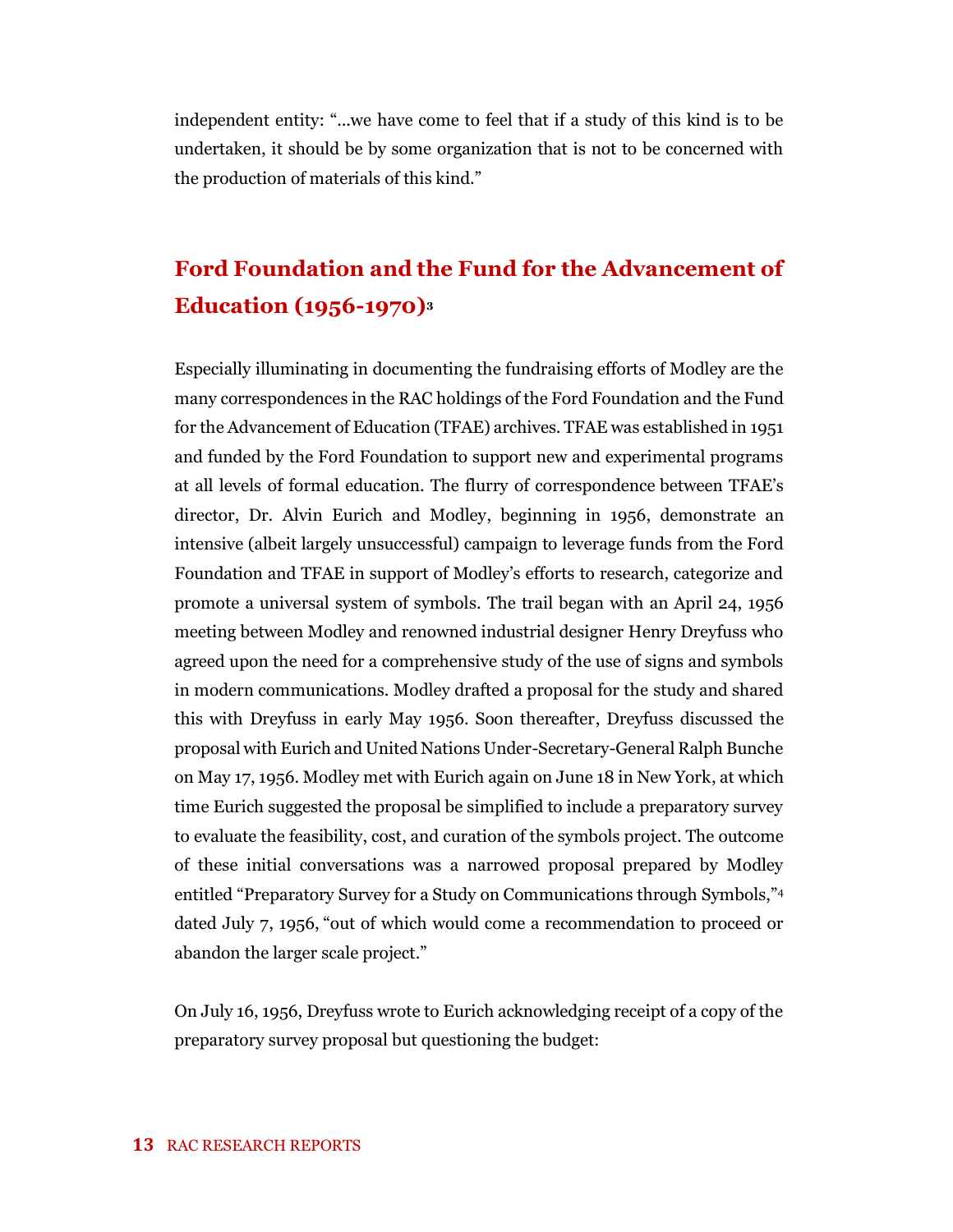While I have never been one to be extravagant with dollars, either other peoples' or my own, I nevertheless feel that a sum insufficient to do an adequate job can often be wasted money … [If] you believe that the initial stage is just to collect a goodly sample of existing (and even extinct) signs and symbols, perhaps the outline and cost estimate are sufficient -- but even for this stage, I would consider it meagre. When we talked with D. Bunche, his attitude was, I believe, to approach the problem on a broader scope than Rudolf Modley's outline would indicate.

Dreyfuss also questioned Eurich about the wider vision and purpose of the survey as defined by Modley:

One item I have left to the last -- perhaps because I think it the most important. What about IMAGINATION? Of course, one cannot easily put a dollar value on this commodity. However, in this initial period, I believe a great deal of time must be put on the real use of symbols, and a top flight person must be available to do some crystal gazing and to interview the heads of large corporations (both manufacturing and sales groups) to awaken and stimulate the idea and important of symbol uses. This is selling rather than research … Certainly for a while some group would have to do missionary work to interest and induce the use of symbols.

On August 4, 1956, Modley also wrote to Eurich explaining that the preparatory survey would involve key people in industry, professions, government, etc. and that what would be learned from this would inform what is needed for the wider study and categorization of symbols. "I wholeheartedly agree with Henry [Dreyfuss] that our eventual goal should be a 'Dictionary of Symbols'," wrote Modley: "As I mentioned to you, Harold Lasswell of Yale and I submitted a project with exactly that title to the Carnegie Corporation almost 20 years ago. If we are successful, such a Dictionary would be the climax of our work. If it can be compiled, it will be compiled after the preparatory survey and after the basic research period of the larger study." Modley further outlined the budgetary needs of the survey, limiting its scale and scope to "graphic signs and symbols used in Western Civilizations" since, as he says, "to include the Far East, Africa etc. frankly scares me."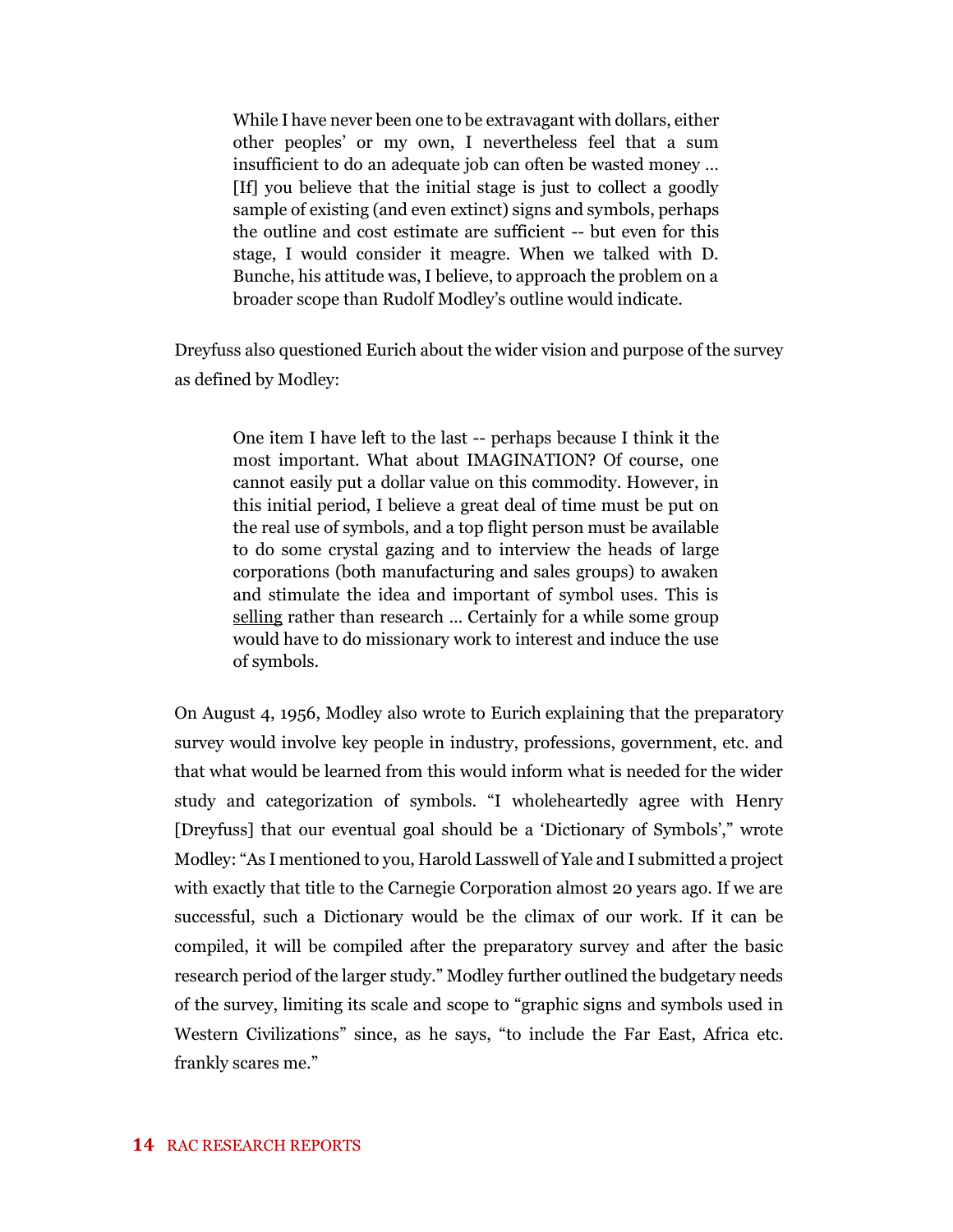On September 28, 1956, Dreyfuss wrote to Eurich following a breakfast meeting (and again on October 3, 1956) rearticulating his enthusiasm and impatience regarding the project: "I have been giving a lot more thought to establishing a realistic program on this research project. I'm sure I don't have to tell you of my interest -- not only because of my own personal enthusiasm for the idea, but also because I honestly believe that this kind of project would profit by the thinking of a designer. This decision of course must properly be yours - but sooner or later we'll have to decide what cooks, by whom, and how!"Eurich responded a few days later, on October 9, 1956, expressing his initial concerns about the viability of the survey:

Thanks for your note on Symbol Research. I am equally impatient. Apparently, however, we have no one immediately available who is sufficiently interested in the project to chart with some clarity and precision the direction for the research. When Rudolf Modley gets back to New York I will try to see him and talk with him further about it.

Later in October, Eurich shared with Dreyfuss a response he received to a September 28th letter to C.M. Berkeley, executive officer in the Office of the Director-General of UNESCO, regarding the symbols project. Berkeley expressed interest but recommended a more "piecemeal" approach and fell short of committing significant resources to the endeavor:

It does not appear that we have tackled symbols as a whole. I imagine the UN would be interested in the standardization of communication and cartographic symbols; ICAO [International Civil Aviation Organization] must have done some work on air traffic symbols and WHO [World Health Organization] perhaps on medical symbols. We in UNESCO would be happy to give some modest help from the strictly scientific point of view, under the general authority we have to promote understanding and exchanges between the nations.

On November 25, 1956, Modley wrote to Eurich asking for "an indication as to the status of our symbol project" and on December 22, 1956, wrote again sharing a copy of *The Picture Book of Symbols* by Ernst Lehner (1956) with reproductions of several hundred symbols from different sources, organized into twenty-nine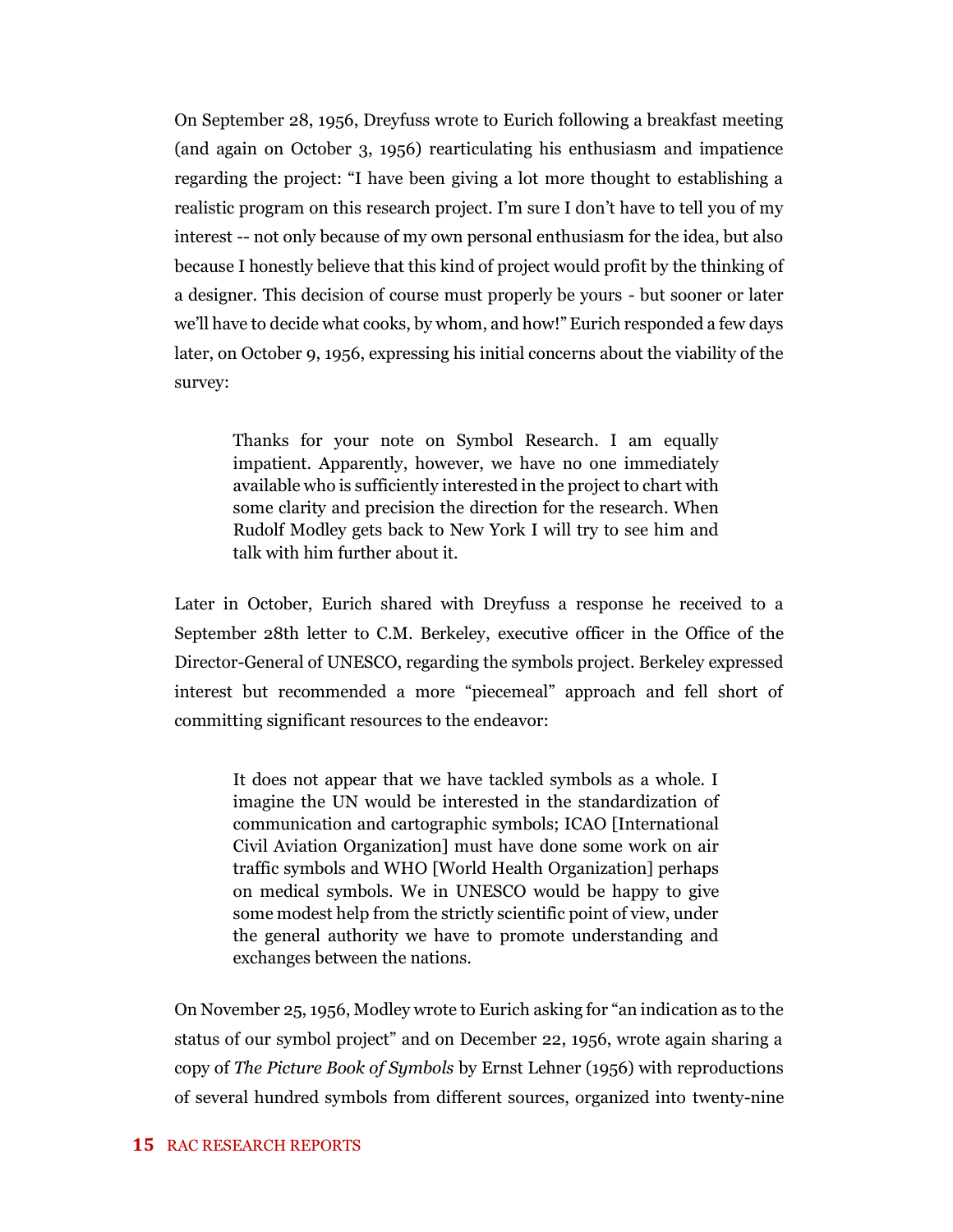categories. But in early 1957, Eurich appeared to still have some reservations as he continued his due diligence on Modley. On January 30, 1957, Dreyfuss wrote to Eurich, evidently a response to an earlier request from Eurich for additional background information on Modley. Dreyfuss's letter includes a dossier on Modley -- his educational background, professional accomplishments, and current consulting work. Dreyfuss presented a positive but guarded image of Modley, noting that while he was "one of the best research minds," that he "does not like running an organization but rather prefers to work by himself."

In February 1957, Eurich made a concerted effort within the Ford Foundation to garner support for the symbols project. On February 19, 1957, he wrote to Thomas Carroll, vice president of the Ford Foundation, 5 following up on a previous phone conversation. Eurich attached a copy of Modley's preparatory survey proposal and emphasized that "the need for a dictionary of symbols in our present-day world is urgent." He attached a list of books (assembled by Dreyfuss) on symbol-related topics and asked Carroll for a meeting with him and Ford Foundation Vice President Don Price to discuss possible next steps. The Foundation's internal routing sheet attached to the letter indicates that it was circulated to numerous colleagues inside the Ford Foundation, but brief handwritten notes expressed nothing but skepticism about the project. A March 28, 1957, memo to the files from Price included reflections following a meeting he had had with Modley two days prior regarding the survey proposal. Price outlined what he perceived as the difference between Dreyfuss' and Modley's approach:

While Mr. Dreyfuss, as an industrial designer, is primarily interested in a study which will point toward the possible standardization of symbols for commercial use (e.g., in the international transportation and communication business), Mr. Modley believes that a study should start out as a quite basic job of research covering the whole field (religious symbols, scholarly symbols, map symbols, etc.) and the question of possible utility should not be prejudged.

Price expressed his own reservations about recommending funding for the project: "I wanted [Modley to know] that it was enough out of our line of interest that he ought not to bet on a favorable result…" Price sent an additional memo on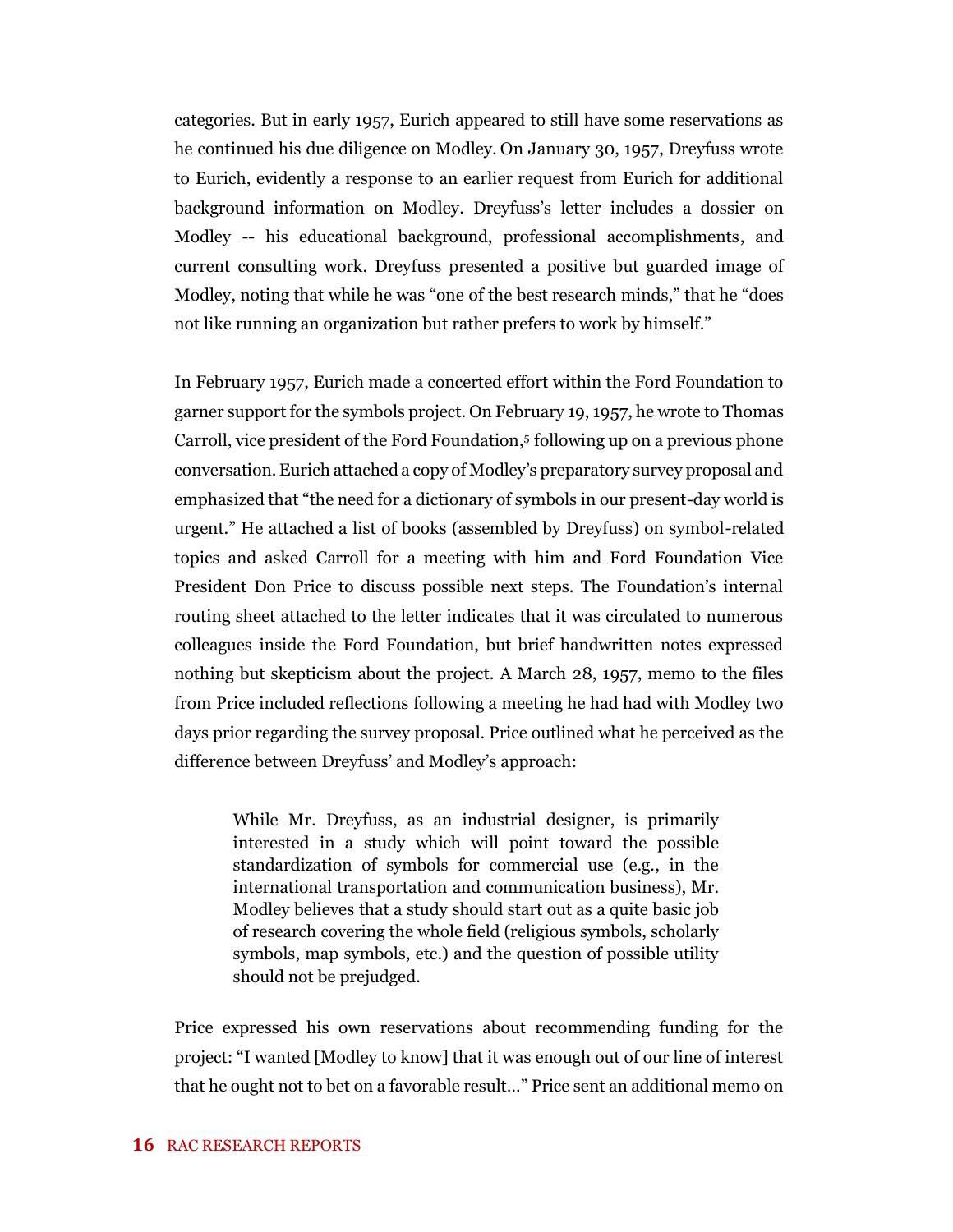the same day to four or five of his Ford Foundation colleagues with more blunt recommendations: "I do not believe that there is clear enough evidence that this could come to anything so that we would be warranted in putting a heavy amount of staff time into helping develop the idea and finding the sponsor. And unless any colleague wants to take over, I will tell Mr. Modley we cannot help him."

By April 1957, the correspondence between Modley and the Ford Foundation and TFAE teams became increasingly pessimistic regarding prospects of funding. On April 8, 1957, Price wrote to Modley:

The very interesting ideas you suggested about the need for a study on communications through symbols … is a most interesting one but I am afraid I have to report that we do not see much likelihood that we can help develop it and give it support … it does not seem possible to offer any encouragement to this project within the limits of our present programs here at the Foundation.

Modley replied on April 16th with a defeated but stoic response: "Mr. Dreyfuss and I will probably take the matter up with Dr. Eurich before we finally decide that the time for a study of this type is not ripe."

On June 2, 1957, Modley reached out to Eurich expressing openness to meet him and Dreyfuss "to see if anything further can be done on the communications project. Personally I feel that my contribution does not seem to have helped very much and it may well be better for Henry to carry on by himself." Dreyfus wrote to Eurich two days later, on June  $4<sup>th</sup>$ , also expressing disappointment and evident frustration with the Foundation's delay and inaction:

I must admit I am in crocodile tears over our Symbol problems being stymied. I hope you are going to reactivate this, for sooner or later I think we should see a dictionary of international symbols! If I kept after potential clients the way I seem to be keeping after you about this I would probably be the best designer in the world -- or at least second best. Now I am embarrassed to keep on talking about it and I wish you would pick up the ball and carry it and run like hell -- I will be at the other end of the field to catch it!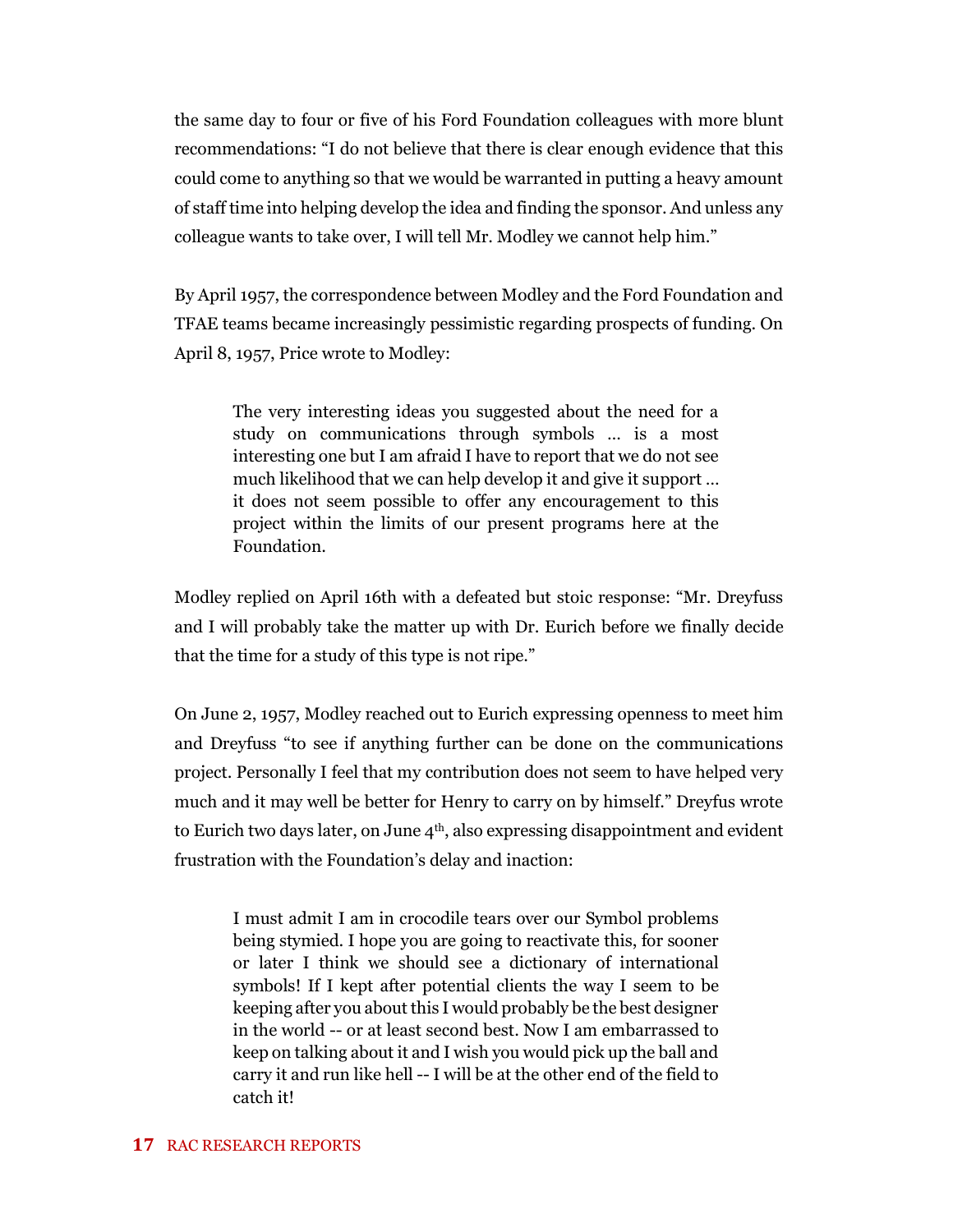There was a lull in correspondence for nearly nine months until a February 28, 1958 TFAE memo from Eurich to Joseph McDaniel, secretary of the Ford Foundation, with the subject line: "Communications Through Symbols." Eurich's typewritten memo with copious handwritten notes, edits, and deletions, outlined proposed funding plans for a "Dictionary of Symbols Planning Survey." Eurich included a handwritten note: "Recommended Action: Approval of \$25,000 [reduced from \$45,000 in the typed version] for a Foundation administered project to determine the feasibility of preparing a dictionary of symbols." (Note: \$25,000 in 1958 would be equivalent to approximately \$228,000 in 2021). Eurich cited both Dreyfuss and Modley's support for the project as well as numerous other national and international industry and government leaders. The survey, he said, would include covering such fields as mathematics, sciences, religion, architecture, transportation, economics, printing, color, geography, engineering, language, music, astronomy, criminology, mythology, and geology. He concluded by emphasizing the importance of the undertaking:

In view of the current importance of symbols in the world today it is surprising to find that no effort has been made to date to bring together a compendium that might be used by educators, public officials, research workers, industrialists, and a variety of professional workers. Such a compendium might prove to be as useful a reference book as dictionaries and encyclopedias.

On April 10, 1958, McDaniel responded to Eurich with an inter-office memorandum suggesting "the most direct and practical way in which to proceed" with the symbols project. In the memo, McDaniel recommended contracting the "prospective survey director" (i.e., Modley), splitting funds 50-50 between the Ford Foundation and TFAE, and subsequently issuing a grant to a tax-exempt university press to publish the dictionary.Modley joined TFAE as a consultant on June 1, 1958, and continued to undertake work on the preliminary survey through much of 1958-59. His travel itinerary included stops in Chicago, Cincinnati, New York, Philadelphia, San Francisco, and Washington, DC, for meetings with industry and design leaders, conventions, and conferences. Especially prescient was the speech entitled "The Challenge of Symbology" that Modley delivered on April 1, 1959, at the Waldorf during the Fourth Annual Communications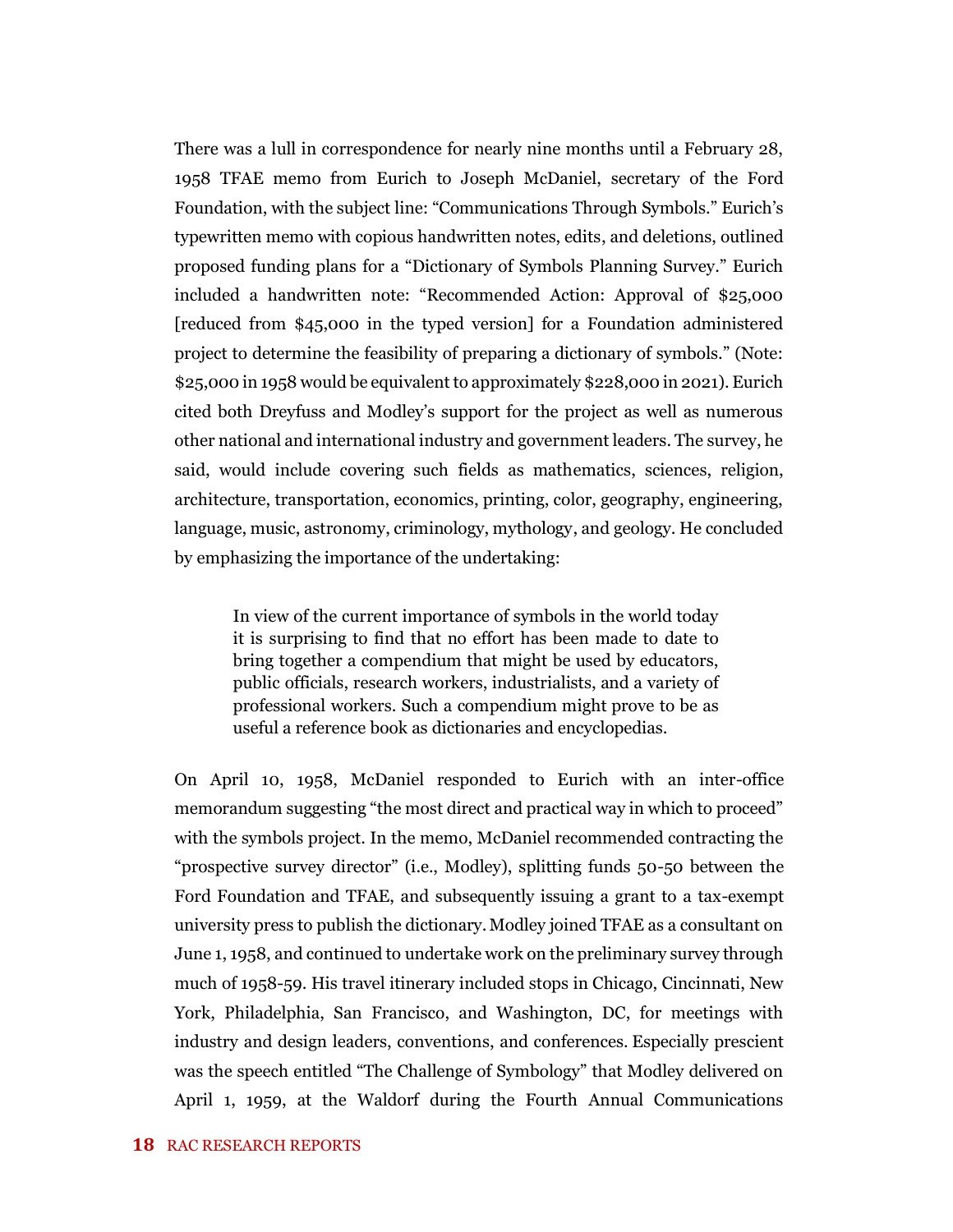Conference of the Art Directors Club of New York, in which he called for the creation of a new science, the science of symbology. Eurich committed \$1,159 (equivalent to approximately \$11,000 today) from the TFAE for the printing of 5,500 copies of the speech for distribution to 5,000 members of the National Education Association (NEA)'s Department of Audio-Visual Instruction (DAVI), a network of educators interested in exploring all forms of "visual education" in public schools.

Five months later, on October 22, 1959, Modley wrote to Eurich with an attachment entitled "First Progress Report: SYMBOL PROJECT (June 1 to September 30, 1958)", including a summary of inquiries and interviews with international organizations, associations, professional societies, standardization agencies, trademark offices in Europe and the USA, professors, and designers. The report included three papers commissioned as a part of the preparatory survey, two from Martin Krampen: "An Approach to Classification of Graphic Symbols" and "Classification of Graphic Symbols and the Scientific Method"; and a third by Rivka Eifermann, titled "The Efficacy of Affirmative and Negative Signs and Words." Dreyfuss also wrote to Eurich thanking him for sharing Modley's progress report and acknowledging the complexity of the undertaking: "I think all [Modley] says makes sense, as I expected it to. The situation seems complicated, but then it probably would not be worthwhile doing if it were completely obvious."

The reception of the progress report and papers among colleagues at the TFAE was not warm. A letter dated December 7, 1959, to Eurich from Dr. Sidney Tickton expressed skepticism about the viability of the symbols project:

I have been trying to warm up to the Modley proposal for an international dictionary of symbols and it certainly is difficult … the reports prepared by Krampen and Eifermann are unintelligible to the layman … and their submission to their present form serves to throw cold water on the whole project. … [Modley's] estimate, it seems to me, is just a stab in the dark. The cost could run substantially higher, in as much as no one knows how many symbols there are, how they can be classified or what they mean in various countries, in various areas within a country, in various industries or in various social or economic activities …. One big trouble with the whole project it seems to me, is that it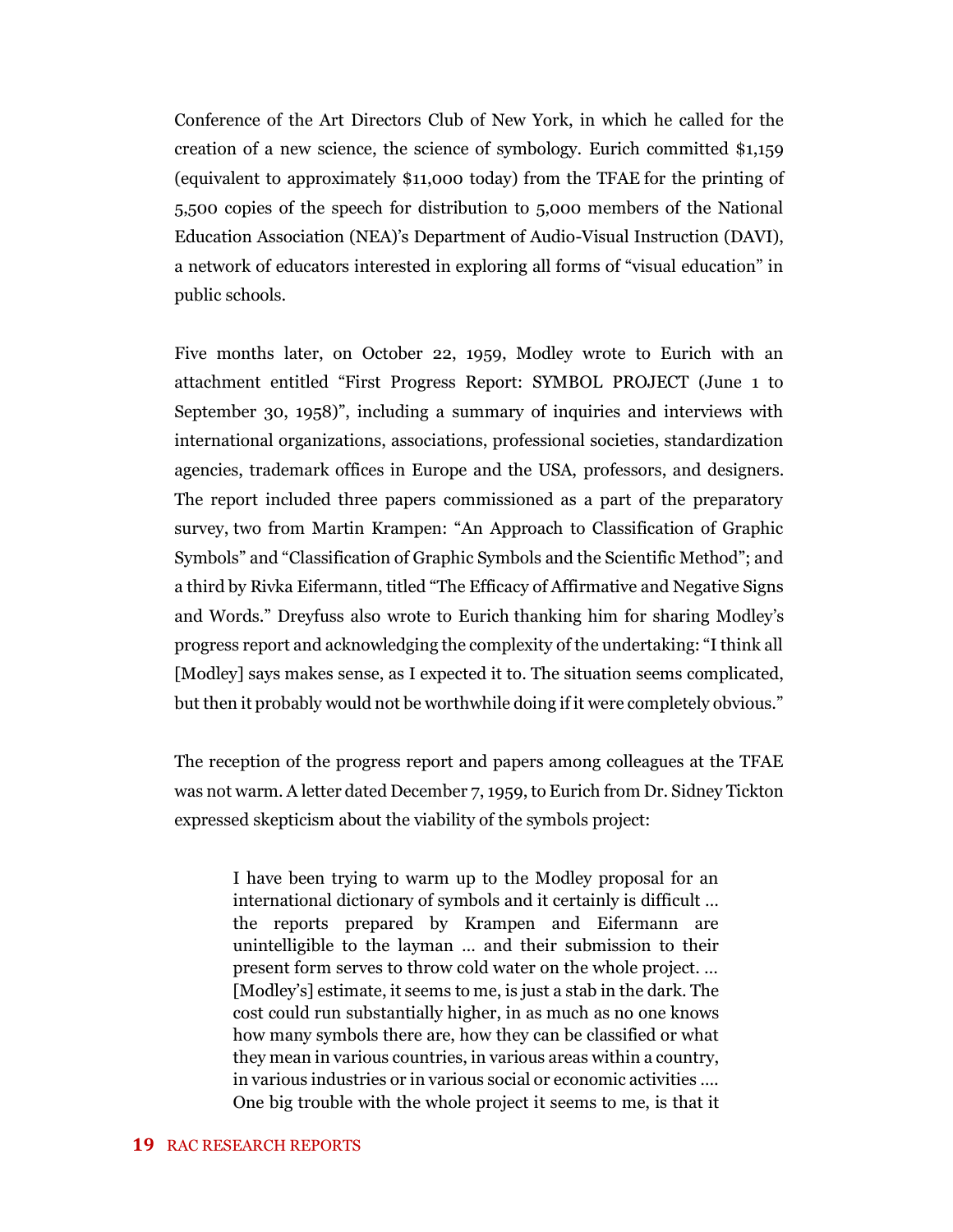tries to prove for a tremendous job; that is, to figure out a system of classifying symbols and then to classify a large number of symbols according to that system. Why is this necessary? Would it not be possible to start out with, say, 50,000 common symbols that can be classified easily and then to set down for each symbol the definitions commonly associated with it. … What I have in mind is something like Webster's Pocket Dictionary instead of Webster's International.

On November 23, 1959, Dreyfuss wrote again to Eurich, requesting a meeting to discuss the project. Correspondence in the autumn of 1959 between Dreyfuss, Eurich, and Modley again shifted to questions of scale, scope, and funding of the wider symbols project. In early 1960, the three continued to correspond and share resources regarding symbols but their correspondence indicated a collective acquiescence and recognition that funding for the wider symbols project would not flow from the Ford Foundation or TFAE. On March 12, 1960, Eurich and Dreyfuss met for breakfast in New York, again discussing their mutual interest in symbols, and sharing books, articles, and references on the topic. In a March 16, 1960 letter to Eurich, Dreyfuss includes a copy of Susanne K. Langer's book exploring semantics and symbolism, *Philosophy in a New Key: A Study in the Symbolism of Reason, Rite, and Art,* with a note: "Here is Susan Langner's [sic] book which I know you will enjoy -- she acknowledges symbols in varied ways." On April 26, 1960, Dreyfuss wrote to Eurich in a seemingly last-ditch attempt to reignite interest: "At this time, I certainly would like to talk to you about what might be done about the study of symbols. I feel our steer into this has been unfortunate and yet I know that today more than ever the interest in symbols has been revitalized and is more important." On July 15, 1960, Dreyfuss again wrote to Eurich, sharing a copy of *Unified Symbolism for World Understanding in Science*, a 1955 book by American philosopher Oliver Leslie Reiser.

But by early 1961, Modley's correspondence indicated that he had moved on to advance his work on symbols independent of the TFAE. In February (and again in April) of 1961, he wrote to Eurich sharing the news that he'd incorporated a new nonprofit organization in Washington, DC, Symbol Research, Inc., and his intention was to publish "a small magazine tentatively called SYMBOLS." Eurich responded on May 4, 1961, expressing delight and granting permission for Modley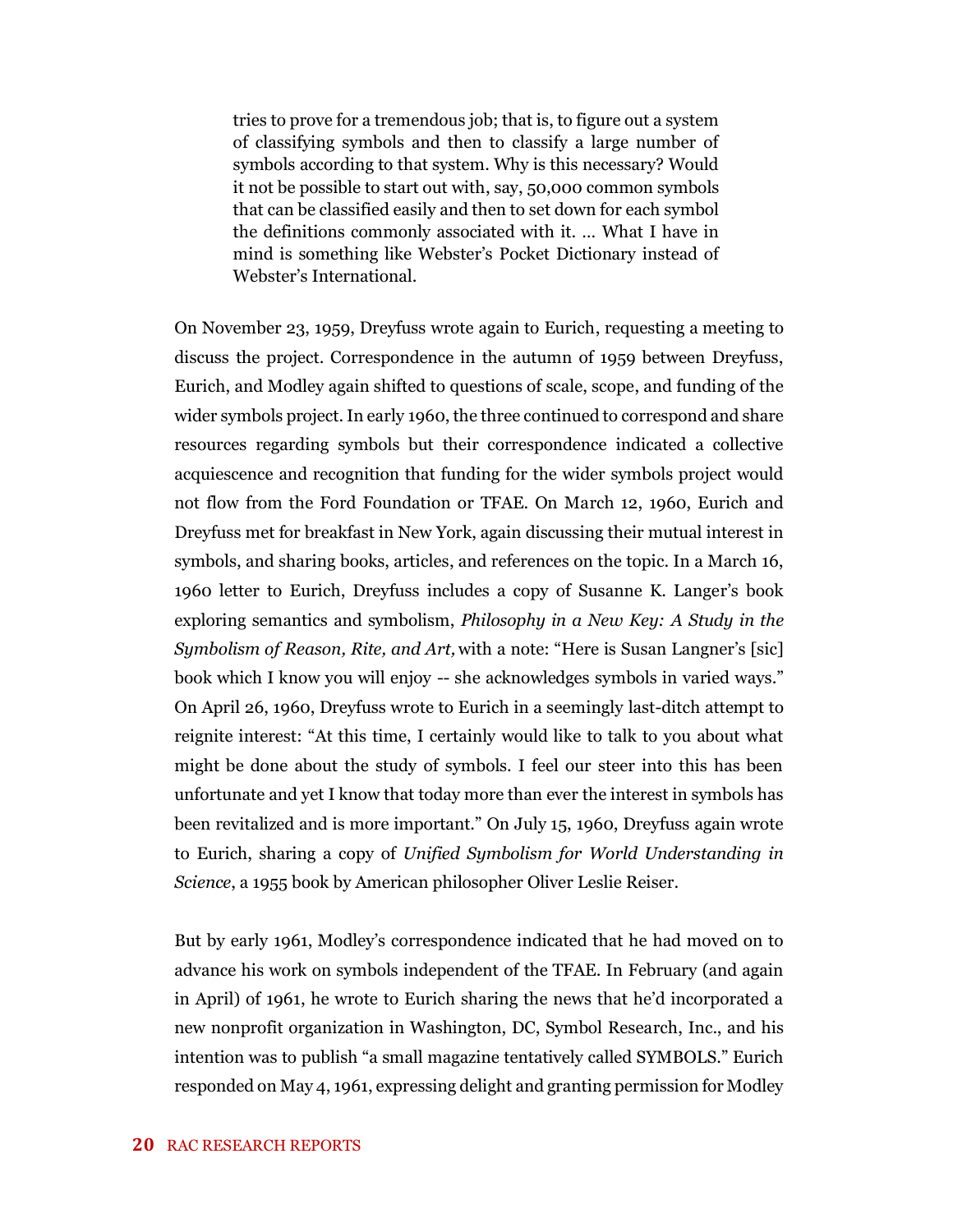to turn over to Symbol Research, Inc., all of the materials and research on symbols that he'd assembled while conducting the preparatory survey as a consultant at TFAE. Correspondence between them ended at this point as Modley's priorities and strategy shifted, Eurich departed the TFAE, and the Fund ceased operations as a separate entity of the Ford Foundation.

By the early 1960s, Modley and Dreyfuss's efforts around symbols became increasingly separate and competitive. The departure of Eurich and closure of the TFAE left them both without a champion at the Ford Foundation. But eight years later, in May 1968, Dreyfuss attempted again to reopen channels with the Foundation. On May 28, 1968, he wrote to Dr. Julius A. Stratton, chairman of the Ford Foundation (and president and former chancellor of Massachusetts Institute of Technology (MIT)), requesting a meeting to discuss a "big idea" to "develop an international dictionary for symbols of all sorts." Dreyfuss had secured funding from the National Endowment of the Humanities to complete a feasibility study on symbols.Dreyfuss and Stratton met in the summer of 1968, and Dreyfuss wrote to him again on September 13, 1968 that he was "working intensively on a new project - a world-wide visual language of symbols to be published in dictionary form." Dreyfuss attached a press release announcing his retirement from his acclaimed industrial design firm to develop the "International Symbol Dictionary," among other endeavors. In an October 29, 1968 letter to Stratton, he indicated potential interest among publishers and endorsements for his symbols dictionary from the U.S.A. Standards Institute, American Institute of Graphic Arts, International Council of Societies of Industrial Designers, and the US Commission for UNESCO. But despite these "encouraging" developments, Dreyfuss acknowledged his need of funding and his lack of familiarity with the process of raising philanthropic funding: "The immediate task seems to be to determine the possibilities for funding," he wrote. "We have not stopped, as the momentum is great, but I question how long I should continue this operation at my own cost. I find myself embarrassed by my lack of knowledge of how to proceed in matters of this sort, but as I told you, dealing with publishers and foundations and grants is all entirely new to my design oriented background."

A letter dated December 20, 1968, from Dreyfuss to Stratton indicates a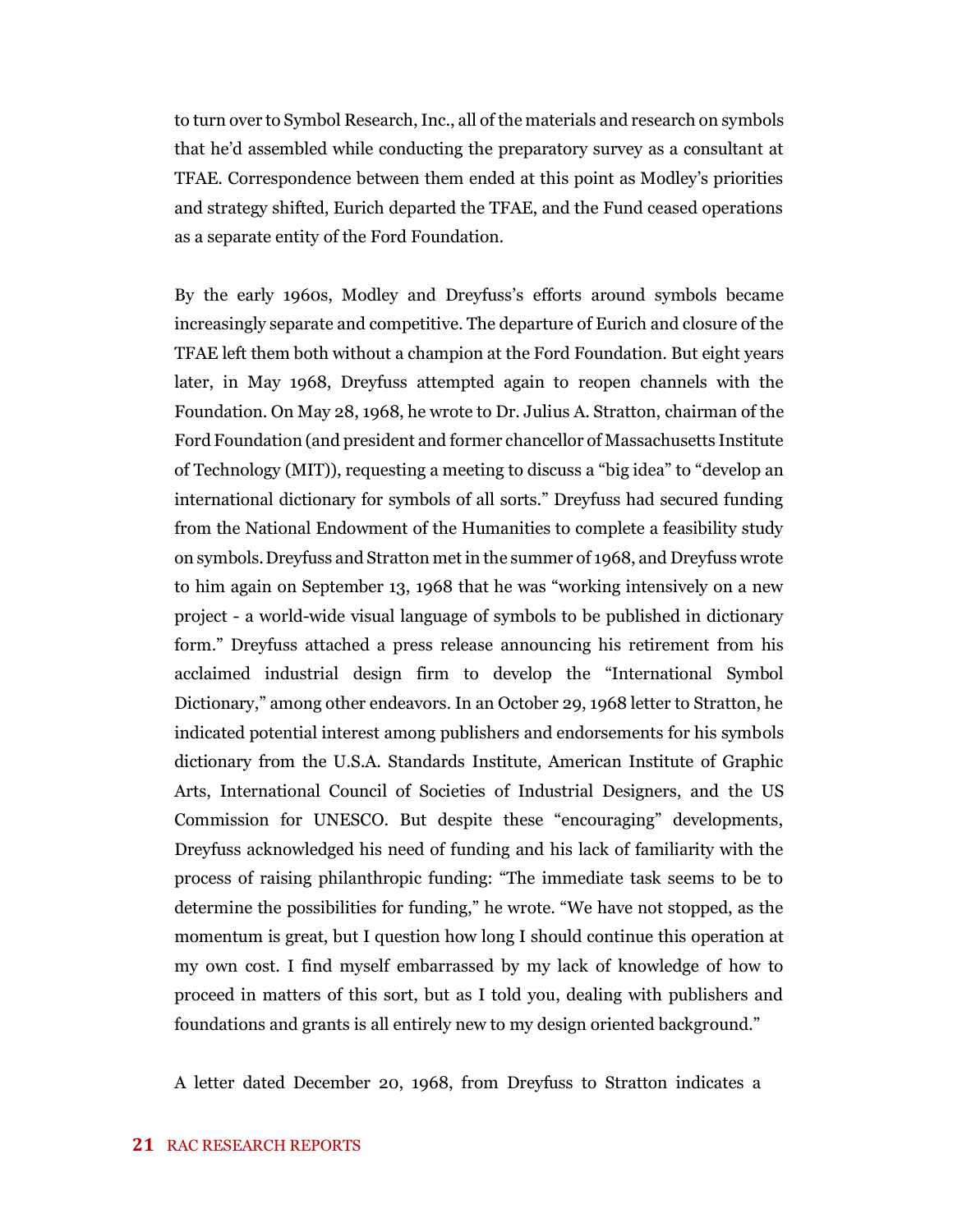productive meeting between Dreyfuss and the Ford Foundation's Executive Vice President David Bell and Howard Swearer, the program officer in charge. However, in a January 29, 1969, letter, Swearer expressed to Dreyfuss "considerable regret" that the prospects for Ford Foundation financing "are quite bleak" despite the "intrinsic appeal of the project." Swearer explained that the project was:

simply too remote from our major program targets and the proposed budget is very high for our badly strained resources … We have been influenced by doubt that the dictionary would in fact prove to be a strong force for promoting widespread adoption of uniform symbols. Several knowledgeable persons with whom we have consulted, while expressing support for your project in general, are skeptical that this would be the most direct route to achieve uniformity in the use of symbols in various fields.

Notes from Swearer and Bell dated January 27, 1969, regarding their meeting with Dreyfuss expressed skepticism about the project but indicated that Stratton felt "the case should be looked at carefully -- in view of Mr. Dreyfuss' reputation and standing in his profession -- and that the response to him reflect that careful consideration despite its negative response." Internal notes, dated February 3, 1968, indicate that Dreyfuss called in reference to the January 29th letter and "sounded disappointed" and requested an appointment: "Mr Dreyfuss said he understands, and will not pursue the matter further with regards to dollars, but he would like your advice about other places to approach." A Dreyfuss letter to Stratton dated February 5, 1969, acknowledged the unlikelihood of funding from the Ford Foundation and asked for advice from Stratton on whether to proceed with the dictionary: "As you may know, I have not approached any other foundations for financing and if I decide that the project does warrant being pursued, I would very much appreciate your thinking on how, where and who."

Correspondence between Dreyfuss, Modley, and Margaret Mead in 1968-69 <sup>5</sup> indicate continued attempts at collaboration but expose considerable differences of approach, competing efforts and egos, and continued frustrations regarding funding. On September 24, 1968, Dreyfuss met with Mead over lunch and followed up with a letter: "I am so pleased that you look with favor on the idea of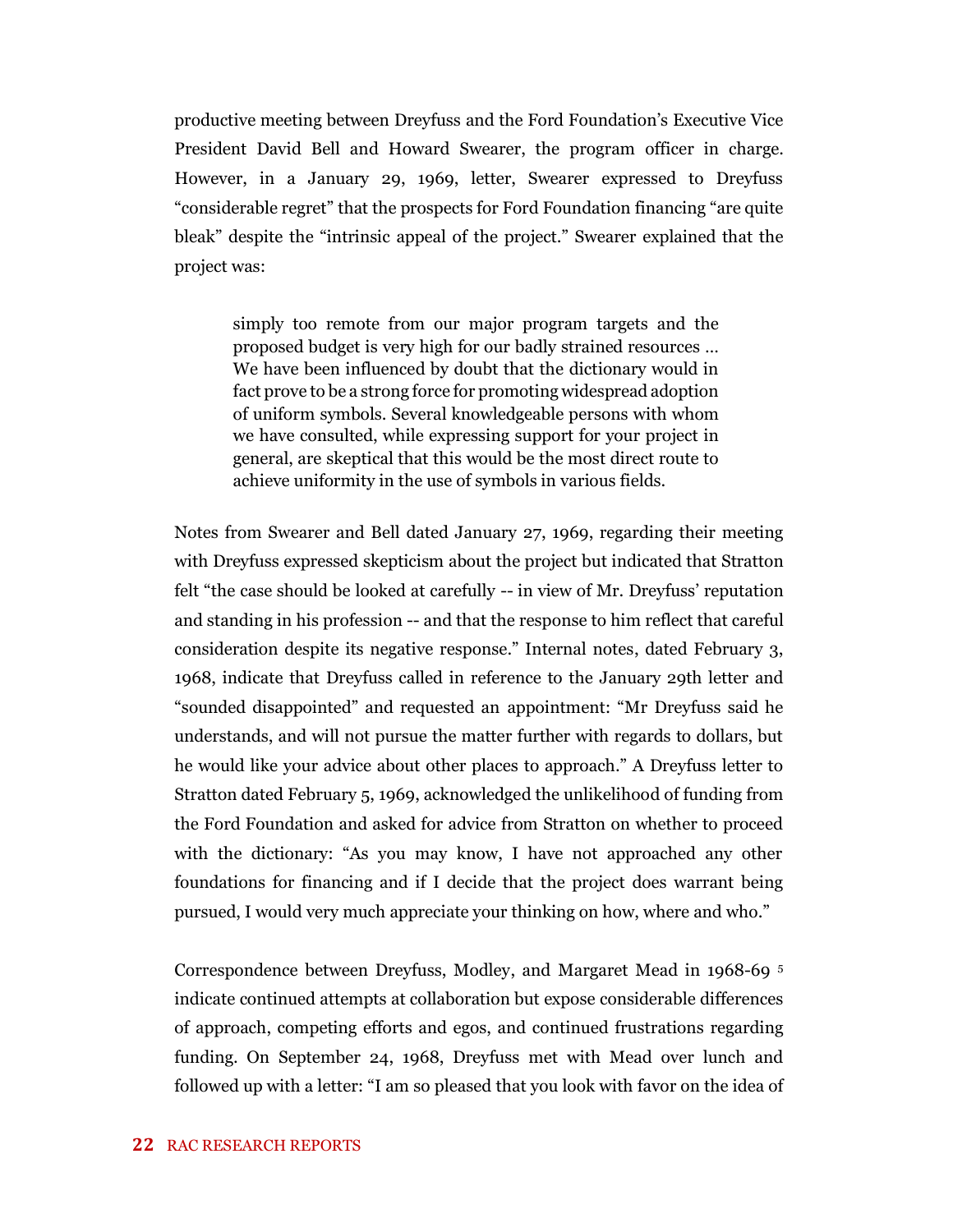a compilation of symbols that would have some authority -- and appreciative of the list you are going to send me as suggestions for an Advisory Board." A few months later, on November 17, 1968, Modley wrote to Mead: "Here are my suggestions of what Glyphs, Inc. might do for Dreyfuss' dictionary. If you agree with this approach, I think Dreyfuss would pay Glyphs a consultation fee to consult on the most appropriate classification system for the dictionary. This, by the way, is a very tough nut to crack. We learned that when [I worked on this at] the Fund for the Advancement of Education." Modley advocated for defining a relationship with Dreyfuss that "would give us some control over what Dreyfuss does." In their subsequent proposal to Dreyfuss on December 9, 1968, Mead and Modley referenced the "private collection of symbols which have been collected for Glyphs and were previously organized for the Fund for the Advancement of Education." Dreyfuss responded to Mead on December 20, 1968:

The Glyphs proposal is indeed an interesting one, but I am afraid as things stand now any consideration of formal cooperation of this sort would be premature. We are currently talking to foundations about funding and are continuing consideration of various potential arrangements about publishing -- and until all of this is sorted out, we cannot develop a firm work program. As I have mentioned to you and Rudy, we certainly have in mind the desirability of involving Glyphs actively in our program and sincerely appreciate your offer of cooperation.

On April 18, 1969, Modley wrote again to Dreyfuss, outlining a detailed proposal and process for collaboration in developing a classification system for categorizing symbols, selection, evaluation, and publication plans. In a May 15, 1969 handwritten note to Mead, Dreyfuss called for collaboration around a "central archive for all collected symbols" but the philosophical and methodological differences were evident. Dreyfuss emphasized the distinction between the "graphic" system for symbols being advocated by Mead and Modley versus the "meaning" system he proposed for his symbol dictionary.

Following several unsuccessful attempts at meeting again with the Ford Foundation team, Dreyfuss confirmed in a May 29, 1969, letter to Stratton his intention to delay the symbol dictionary project: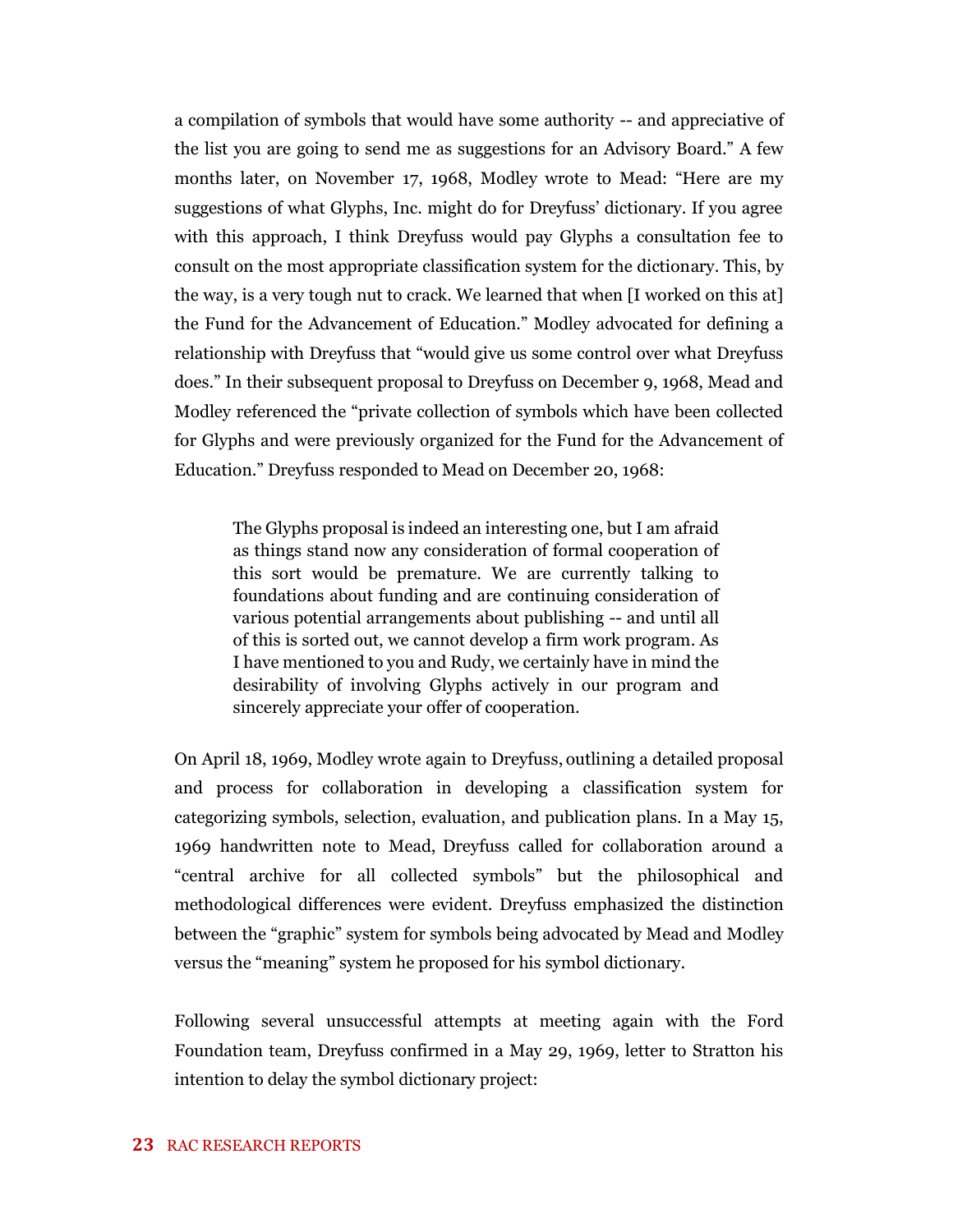After a good hard look at the current funding situation in which (as you wisely warned), principal logical money sources are currently giving priority to the underprivileged and urban problems -- I've decided to postpone the publication of a Dictionary of Symbols. This in no way diminishes my interest in collecting and collating symbols and we plan to establish a Data Bank of symbols, and make it available to responsible persons or organizations. I am able to personally support this for the time being. The principal need for funds was for global research and that will have to be deferred. However, it is remarkable how many people from all over the world have heard about our endeavor - our daily mail is overflowing with contributions of symbols (not dollars!). This will form the backbone of the future Dictionary.

Dreyfuss wrote Stratton a year later, on July 28, 1970, with an update: "I wanted to tell you that we have signed a contract with McGraw-Hill to proceed with what we now call THE HENRY DREYFUSS SOURCEBOOK OF SYMBOLS. Symbols are literally covering all of us, we are hard at work, and by mid 1972 I hope we will see a book on the market." Dreyfuss included in his letter a copy of "Our Search for Symbols," a flier about the project including a call for entries he was distributing "around the world" as one method of researching and collecting symbols for his dictionary. Dreyfuss indeed did publish his book, *Henry Dreyfuss Symbol Sourcebook: An Authoritative Guide to International Graphic Symbols*, in 1972 with McGraw-Hill. The book included over 20,000 symbols from various industries and disciplines. In the book, Dreyfuss recognized the National Endowment for the Humanities for "a feasibility study grant" and offered special thanks to Mead and Modley of Glyphs who had "worked with us throughout the project (and it was Dr. Mead who gave us the inspiration for the Graphic Forms Section)." Dreyfuss also included Mead and Modley's 1968 *Natural History* article in the bibliography, along with two articles by Modley, including "The Challenge of Symbology" (which is the only mention of the TFAE and Ford Foundation in the book). On October 5, 1972, Dreyfuss and his terminally-ill wife and business partner, Doris, committed suicide together in their South Pasadena, California home.

The efforts of Glyphs, Inc. gained momentum in the late 1960s and early 1970s through Mead and Modley's writing and speaking, and Modley's engagement in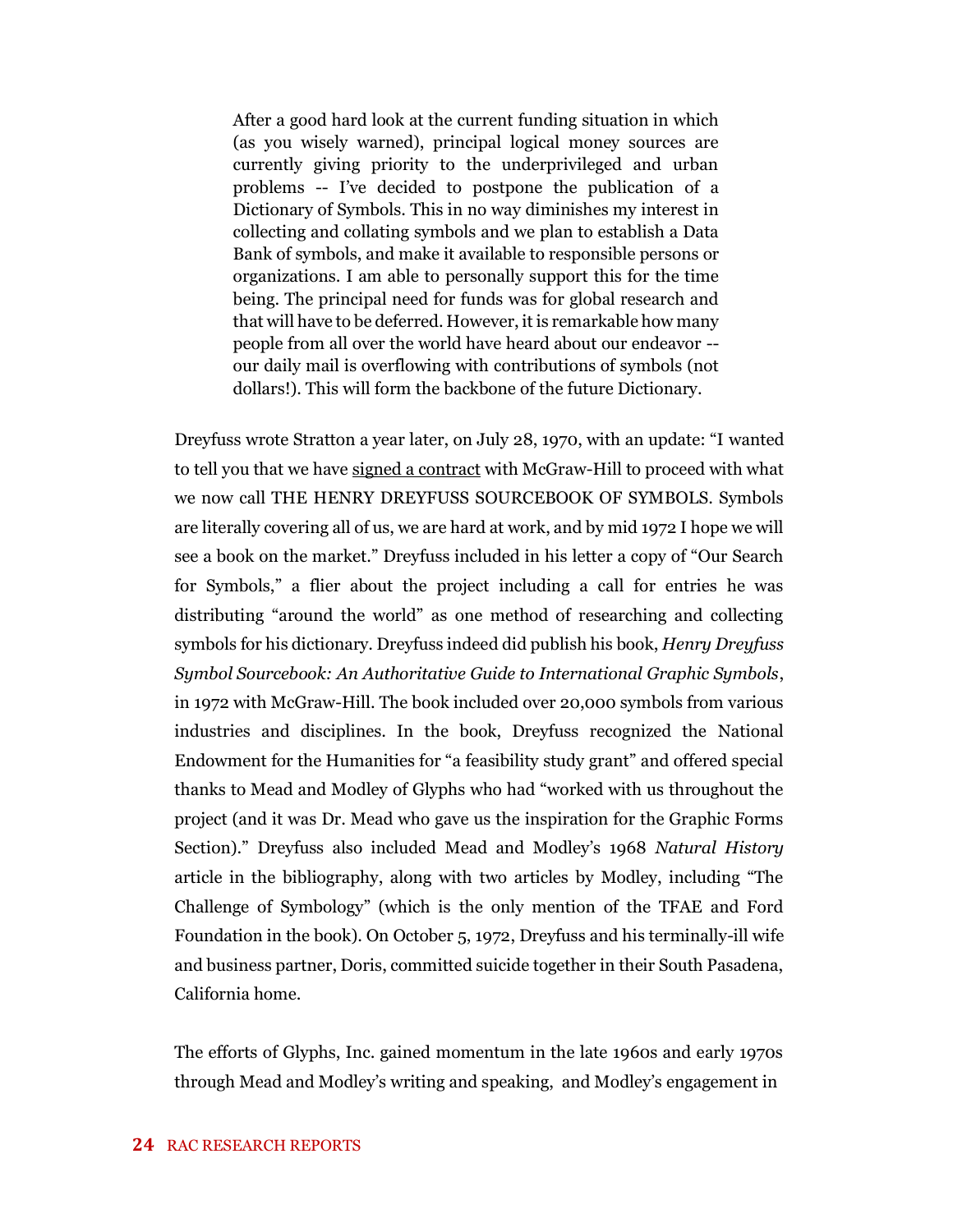international standardization committees and commissions among governments and industry, principally in Europe and the United States. But as Glyphs, Inc. shifted from merely articulating and promoting the idea of a universal system of symbols to putting that idea into practice, the magnitude of the undertaking became evident, and Mead and Modley faced increased criticism and competition, and struggled with funding shortages and limited capacity. Modley's book, in collaboration with William R. Myers, *Handbook of Pictorial Symbols: 3,250 Examples from International Sources*, was published by Dover Publications four years after Dreyfuss's and just a few months after his own death from pancreatic cancer, in September 1976. But the Mead-Modley duo had not achieved their more ambitious vision for developing a viable system of universal graphic symbols.

\_\_\_\_\_\_\_\_\_\_\_\_\_\_\_\_\_\_\_\_\_\_\_\_\_\_\_\_\_\_\_\_\_\_

This research was made possible thanks to a 2018 Rockefeller Archive Center (RAC) Research Stipend. The author is especially indebted to Michele Beckerman, assistant director for reference, and to the many other RAC archivists and staff for their assistance in helping me to locate the records relevant to my research and to making my visit so welcoming and productive. Special thanks also to Lee Hiltzik, senior research associate, for his patience in completing this research report. The author is also grateful to Barbara Lanciers, director of the Trust for Mutual Understanding (TMU), for her ongoing encouragement and support of this research.